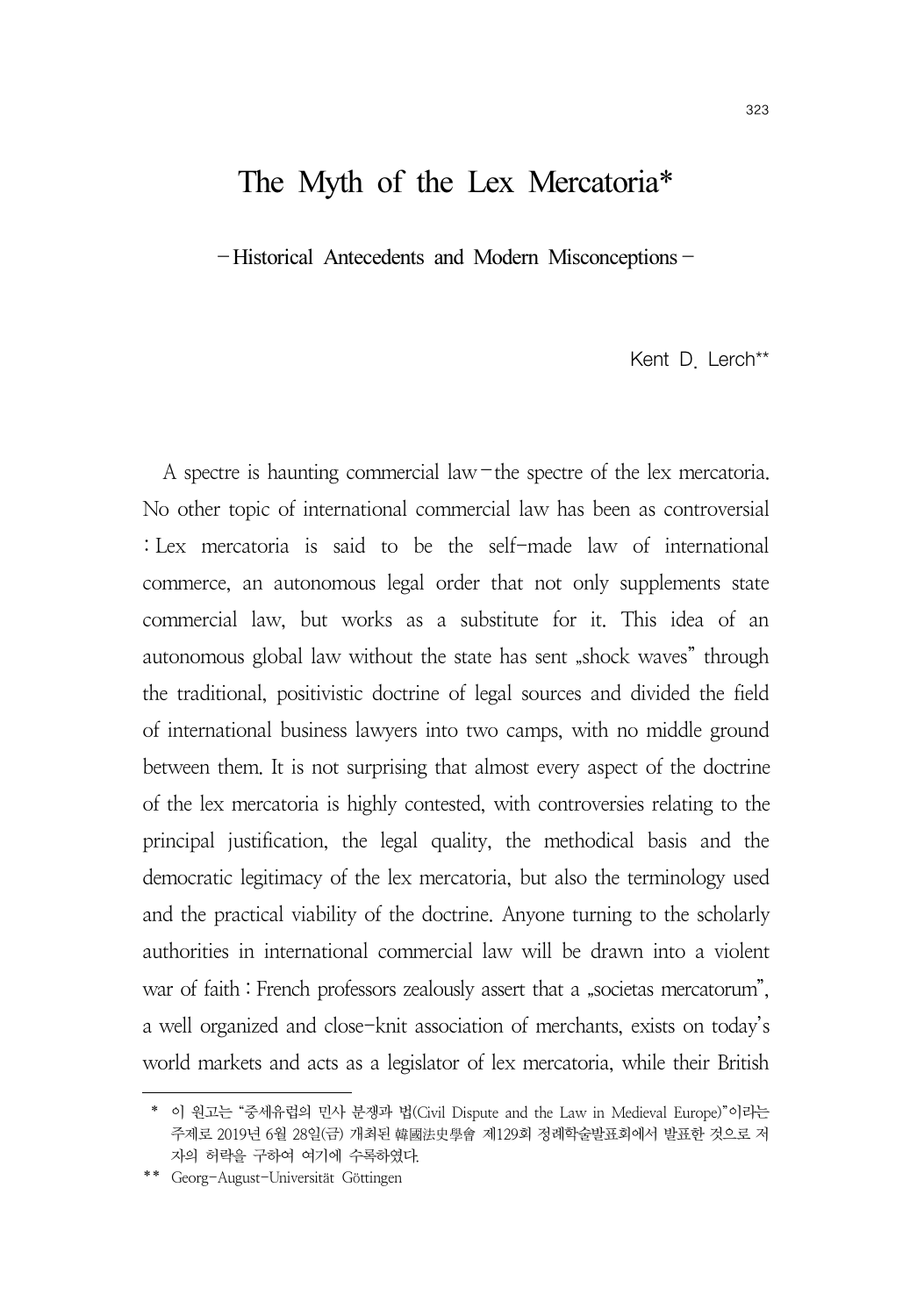and American counterparts contemptuously declare this commercial freemasonry to be a "phantom of Sorbonne professors".

Since its inception fifty years ago, the positions on the question of whether an autonomous law merchant beyond the state existed or exists were matters of faith rather than of academic rigor, and some participants in the debate seem driven more by the wish to defend their own fields than by a disinterested search for adequate theories. Scholars and especially practitioners in commercial and arbitration law promoted lex mercatoria not least because their fields seemed to benefit from it. Scholars of conflict of laws, by contrast, abhorred the idea of a non-state law demanding recognition, not least because they feared for central tenets of their field. Empirical issues matter surprisingly little in this debate.

Conceived as a response to the problems resulting from the application of national laws to the disputes arising from international contracts, lex mercatoria proposes to be an alternative solution to contractual disputes between private parties in cross-border dealings or between a private party and a state. According to the traditional paradigm of control by the national legal systems, the conflict of laws rules, which are also of national origin, are to be applied to determine which national substantive law will govern the resolution of the disputes arising from international contracts. Lex mercatoria doctrine attempts to break this paradigm on the basis of the argument that those conflict of laws rules and national substantive laws are usually inadequate to solve the problems of international contracts and their application leads to inappropriate, uncertain or unpredictable consequences.

The origins of the doctrine of lex mercatoria can be traced back to the first stages of globalization at the beginning of the twentieth century, when foreign investors sought the right and ability to pursue their legal claims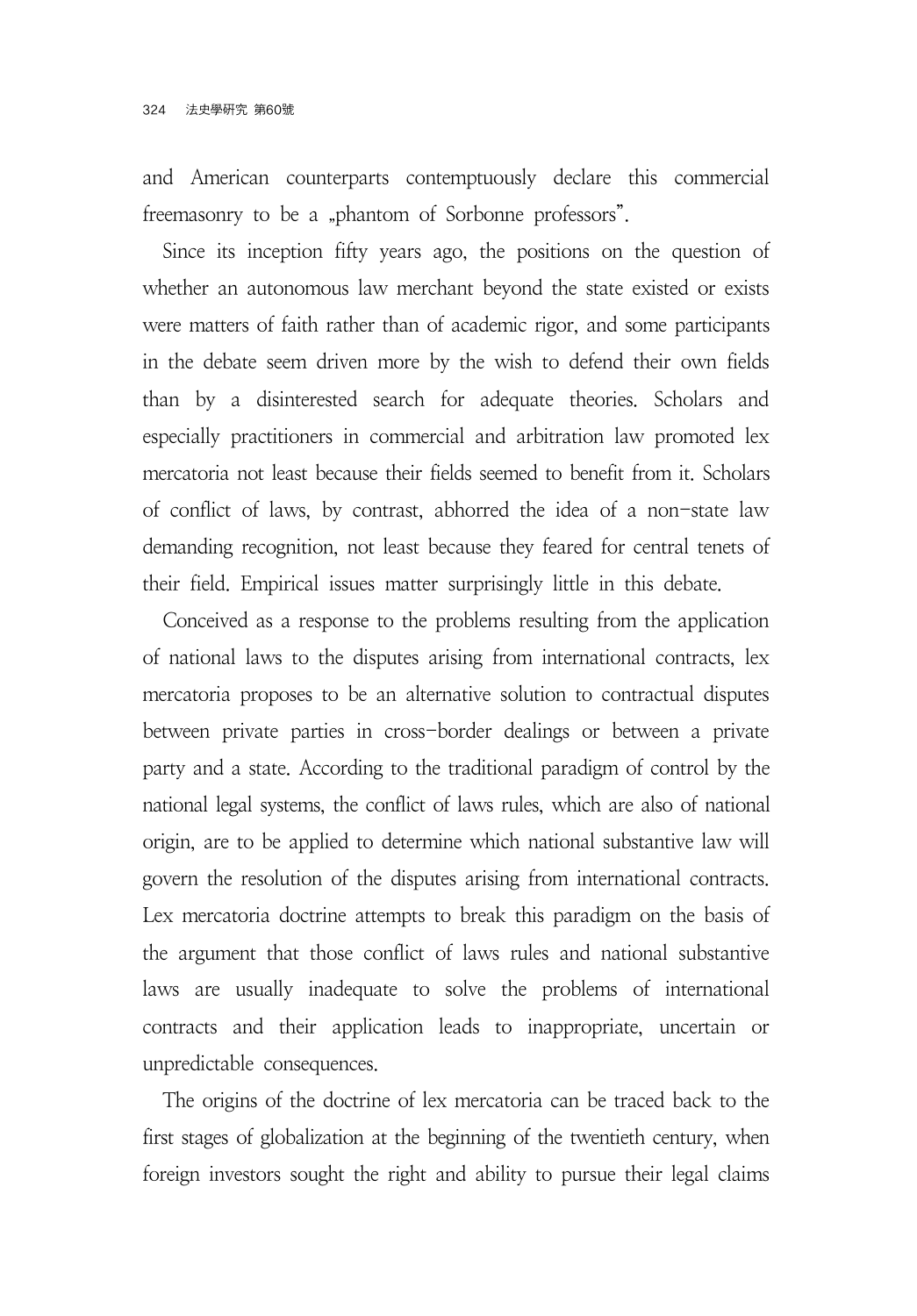against host states on their own behalf. While the arbitration between states is governed by public international law, the arbitration between a state and a foreign investor is considered to be an arbitration between private persons and therefore governed by a national system of law-the law of the country where the arbitration tribunal has its seat (lex arbitri). As the rules of private international law traditionally required the application of the law of host state as being the law of the place of performance or as the law of the state with which the contract is most closely connected, foreign investors sought to internationalize their agreements in order to avoid the application of the law of the host states and to prevent host states from abusing their superior position, which could affect the applicable law in their favor. Accordingly, they advanced the argument that the laws of host states should be interpreted, supplemented and corrected, if necessary, by the general principles of law, which are neutral and unattached to any specific jurisdiction, but a common source of both national laws and public international law.

The approach of applying "general principles" to support contract enforcement became increasingly influential in international arbitral practice, as it allowed the arbitral tribunals to cite widespread domestic legal support for the general sanctity of contractual obligations in order to justify enforcing state contracts involving nationalized property. Arbitral support for the general principles of law continued to strengthen in the years immediately following World War II and led to an academic discussion about the need and possibility of extending this approach to the resolution of disputes arising from transnational contracts between private parties. The doctrine of the lex mercatoria owes its existence to the Suez Canal crisis, when the French comparativist Berthold Goldman, law professor at the University of Dijon, published an article in Le Monde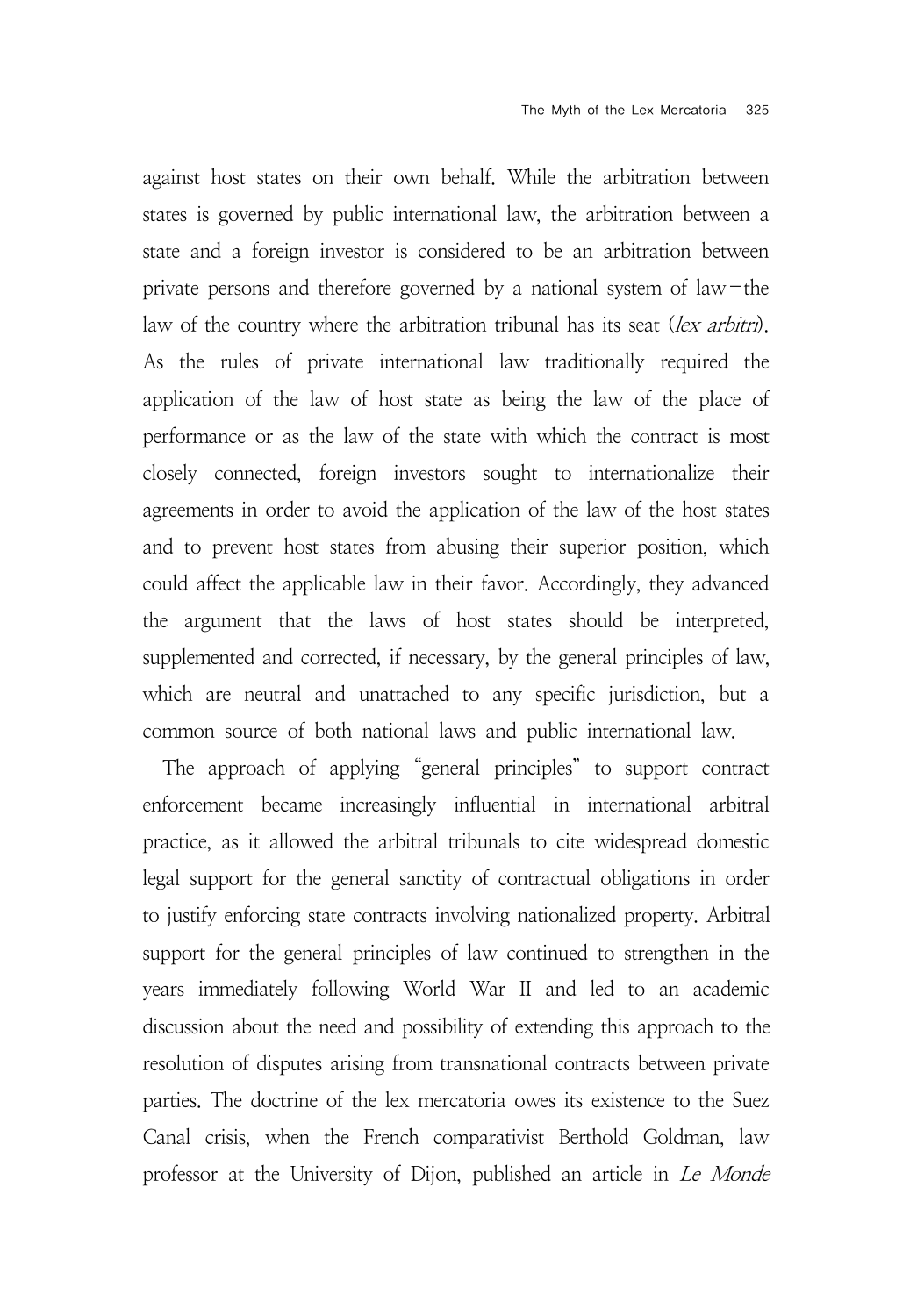dealing with the nationality of the Suez Canal Company, in which he argued that the Company was neither of Egyptian, English, French nor mixed nationality. Due to its particular capital structure, its organization and the global effects of its business activities, Goldman drew parallels between the Suez Canal Company, the World Bank, and the Red Cross and characterized the Company as an international company "directly subject to the international legal order". An "accident of legal history", these comments are seen as crucial step toward a theory of transnational commercial law. 1964 he published the essay *Frontières du droit et lex* mercatoria, in which he tried to establish the legal character of the norms of modern lex mercatoria, which he regarded as an "ensemble" of general principles and legal rules growing out of a process of spontaneous institutional law-making. He argued that this process is detached from domestic legal systems but that the law is created within the community of merchants doing cross-border trade and commerce-the *societas* mercatorum.

Genealogical narratives form a vital part of Goldman's argument, as he used a romantic vision of medieval lex mercatoria in order to show that the modern lex mercatoria exists and should be conceived to be a growth, not a creation. His historical account is the characteristic example of a cyclical narrative, which tells the story of a legal field in terms of an idea or a conflict between contrasting notions persisting, or recurring, through time:

"Lex mercatoria is a venerable old lady who has twice disappeared from the face of the earth and twice been resuscitated. At the present moment, she still must content with some growth pains ordinarily associated with youth. My topic today is principally these problems of adolescence which lex mercatoria is currently confronting."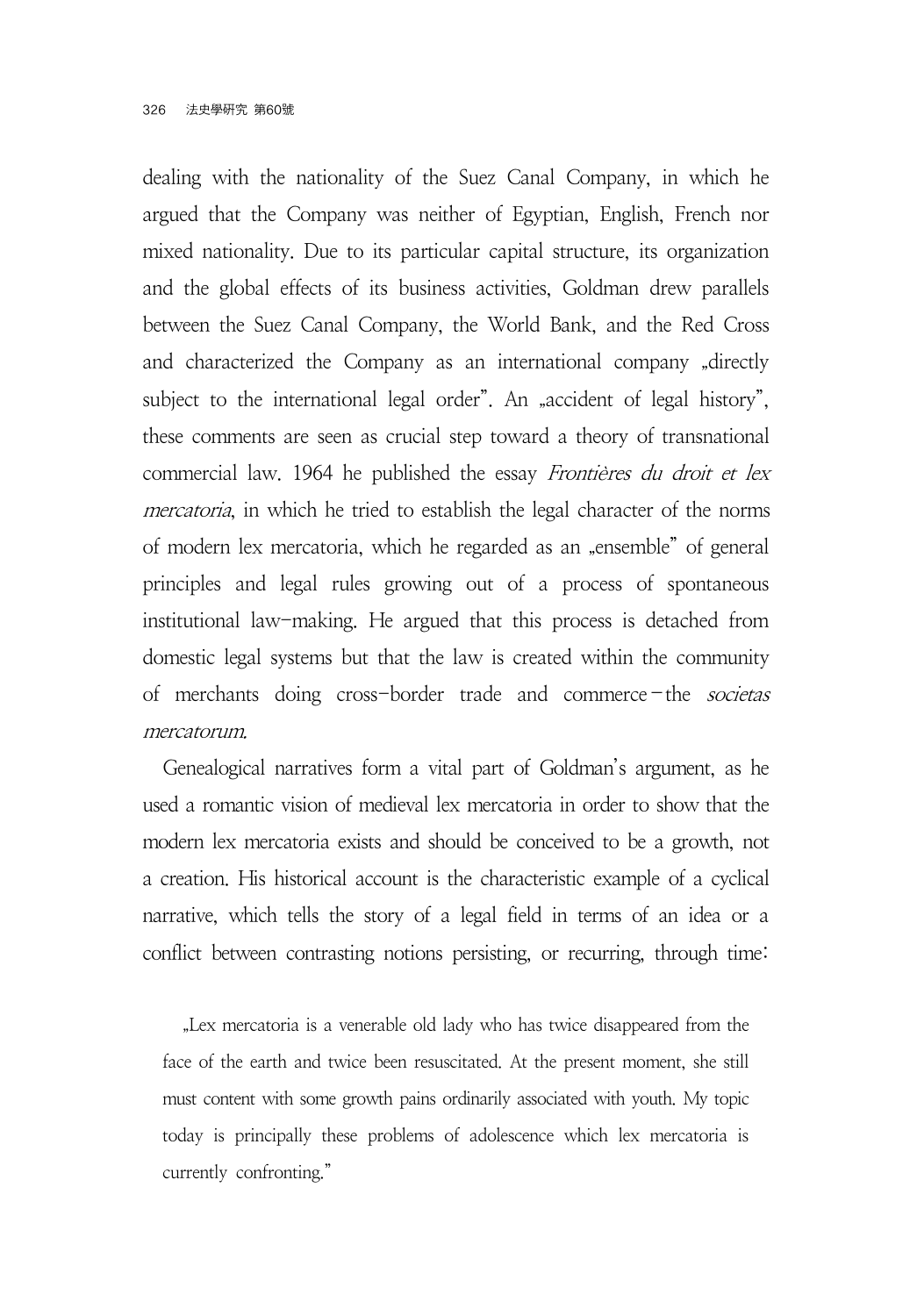According to Goldman's narrative of the history of lex mercatoria, the "illustrious precursor" of lex mercatoria was the Roman ius gentium, which he understood as a formally autonomous source of law, customary and international in nature and proper to the economic relations between Roman citizens and foreigners. Ius gentium lost its distinctiveness when the Antonian Constitution accorded Roman citizenship to all inhabitants of the empire. In his view, this was the first death of lex mercatoria. It was, however, not a real death, because ius gentium had by then penetrated the domain exclusively reserved for ius civile. It thereby enriched and supplanted the traditional institutions of ius civile, before it fell victim to the breakup of the Roman world and its legal system, and to the disintegration of international economic relations that characterized the early Middle Ages. The "rebirth" of the ancient cosmopolitan law came with medieval mercantile law : "the *ley merchant* in England, the *droit de* foires in France …, the *ius mercatorum* conceived in Italy, and the commercial usages codified in France by Jacques Savary at the end of the seventeenth century and fifty years later by his son"-a single legal phenomenon manifested in distinct form and name in different places. The medieval law merchant simply appears; it is the product of a rather spontaneous process. Leviathan, the rival of this autonomous legal order, is already in sight : the early modern destruction of this legal community by "progressive affirmation of the power of individual States" leads to a new period of hibernation, with the low point being reached in the nineteenth century, when "the emergence and reinforcement of national particularities" lead to the "subjection of international economic relations to State laws", which are designated by conflict-of-laws rules "such  $\cdots$  as each State had established by itself". He spins a cautionary tale in which state law, followed by legal particularism, can only corrupt the law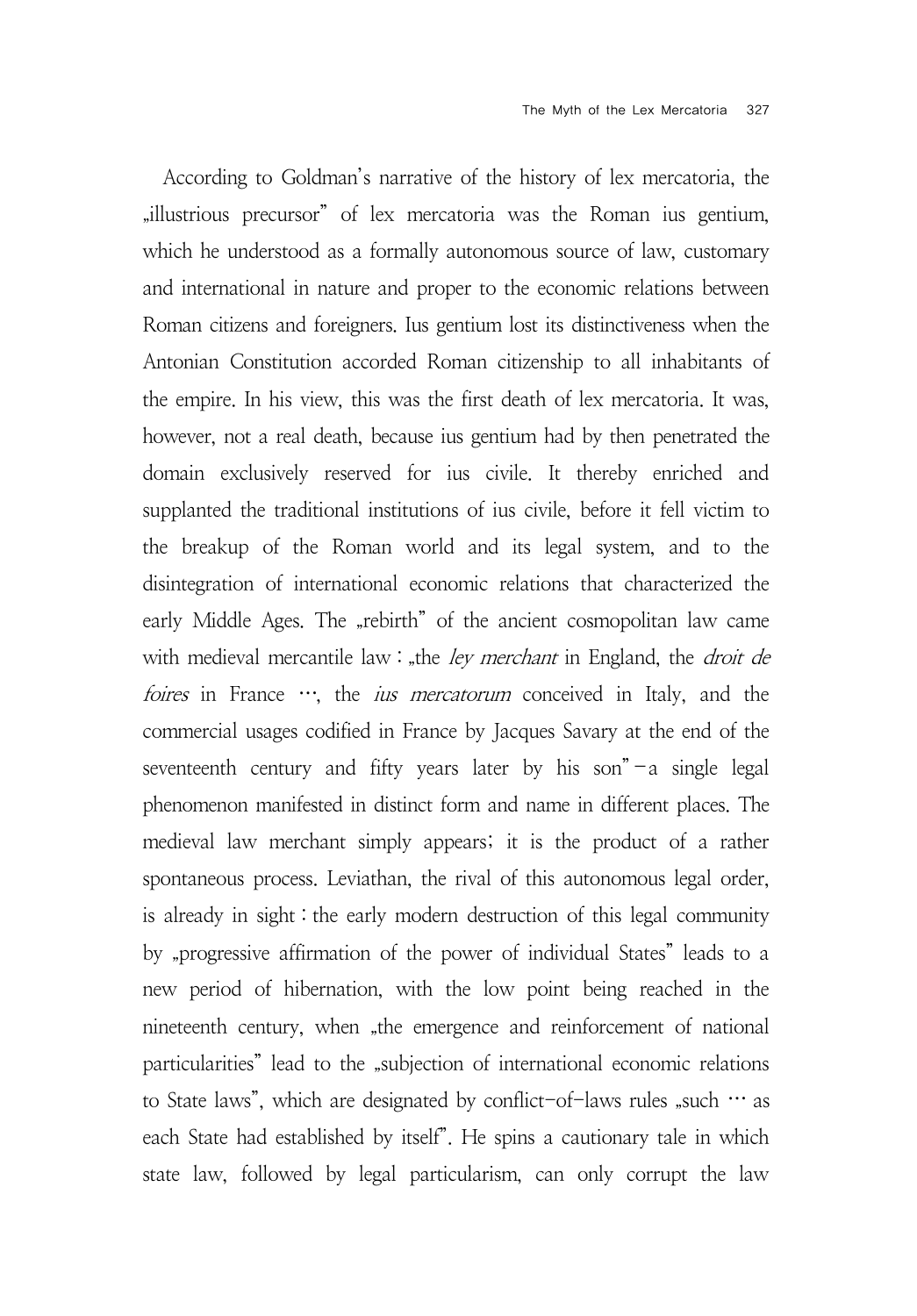merchant. Accordingly, the next episode in Goldman's narrative is the period of Lex Mercatoria Rediviva, in which leading lawyers from both East and West "discover" that "the way in which international commerce is regulated today .. is as unsatisfactory as it can be."

Berthold Goldman would determine "the ambit of lex mercatoria" by reference to "its origin and its customary, and thus spontaneous, nature" rather than to the "object of its constituent elements. His narrative reflects his perspective on the sources of lex mercatoria. His tale is one of ups and downs, of lives and deaths, the lives taking place in those periods in which an international or supranational law of universal ambit flourishes unhindered and acknowledged by state law, while deaths come when the international community disintegrates and competing political entities claim control over international commerce and mercantile law. The narrative also reflects his abstract notion of what lex mercatoria is  $\pi$  abstraction hidden behind his personification metaphor. There are recurring references to a body of law, but no explicit reference to merchant, or legal, practitioners. Goldman's lex mercatoria is "spontaneous" in that it simply appears : there is no account of its gradual creation.

While Goldman insisted on the stateless character of lex mercatoria, his counterpart in the common law world emphasized the use of state and non-state sources. The German emigré Clive M. Schmitthoff was the second driving force in the formation of the lex mercatoria doctrine, having arranged the Colloquium on The New Sources of the Law of International Trade at King's College, London in 1962, which is generally regarded as an early milestone in the academic discussion on the lex mercatoria. In his introductory speech Schmitthoff stated :

. The evolution of an autonomous law of international trade, founded on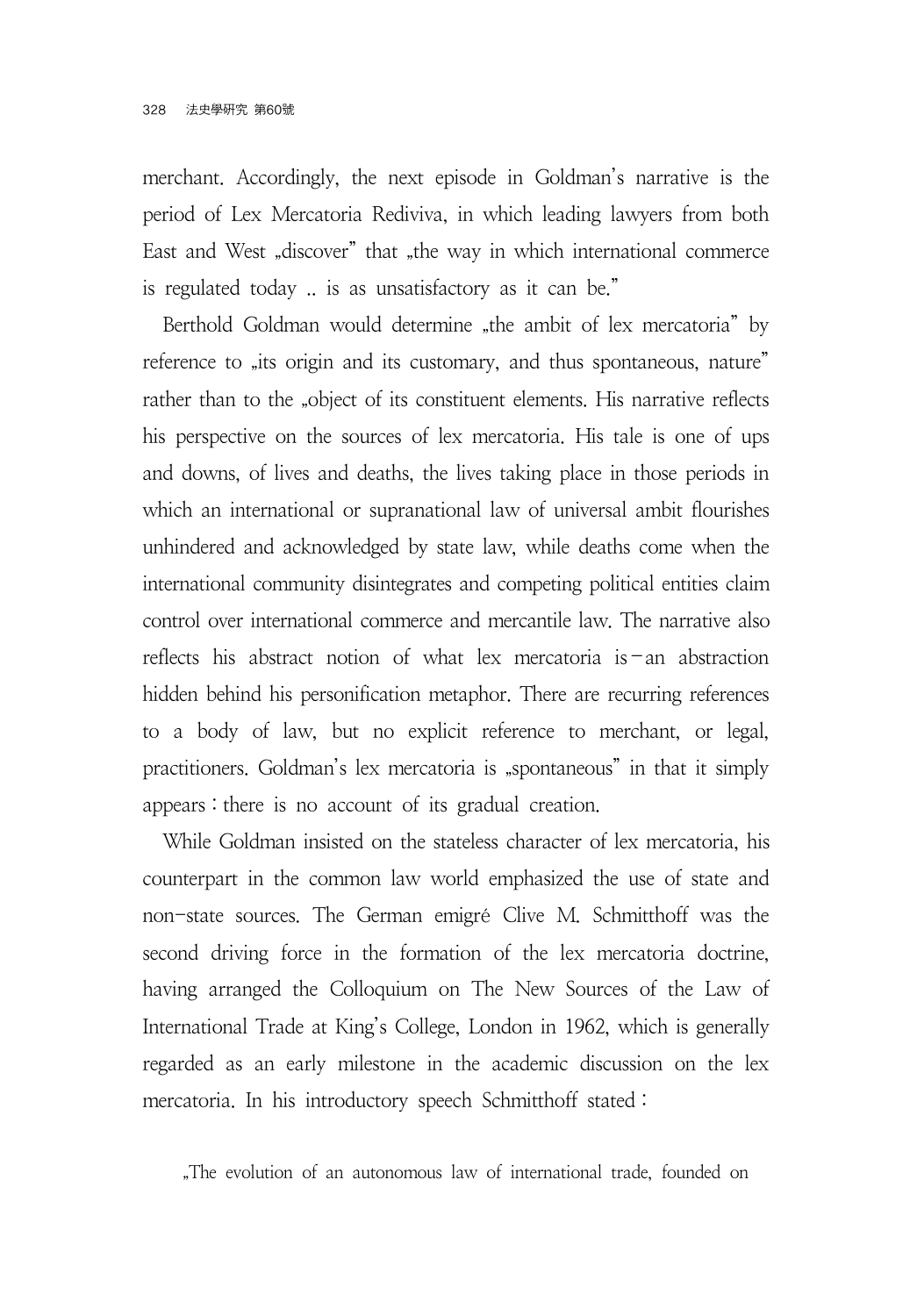universally accepted standards of business conduct, would be one of the most important developments of legal science in our time. It would constitute a common platform for commercial lawyers from all countries, those of planned and free market economy, those from civil law and common law, and those of fully developed and developing economy, which would enable them to co-operate in the perfection of the legal mechanism of international trade."

The expansion of international trade in a favorable period of economic recovery after the Second World War had led Schmithoff to question the adequacy of national laws in regulating international commercial contracts in view of the divide between the legal systems of the countries of planned economy and free market economy. His theory of the new law merchant concerned the Cold War divide between East and West and the contrast between continental law and common law. His goal was to construct the law of international trade as a bridge over that gap. Schmitthoff notes that the modern law merchant is "practically the same in all countries of the world. Its similarity transcends the division of the world into countries of free-market economy and centrally planned economy and of common law or Roman law tradition". To defend his approach and inspire confidence in this project, he provided a historical tale leading logically to this "entirely new phenomenon". His romantic vision of the medieval lex mercatoria also served as example and justification for the modern lex mercatoria; his tale was one of the development of international commercial law in three "phases":

"The re-awakening of the international conscience has led to a new phase in the development of the law of international trade. International commercial law has developed in three stages. It arose in the Middle Ages in the form of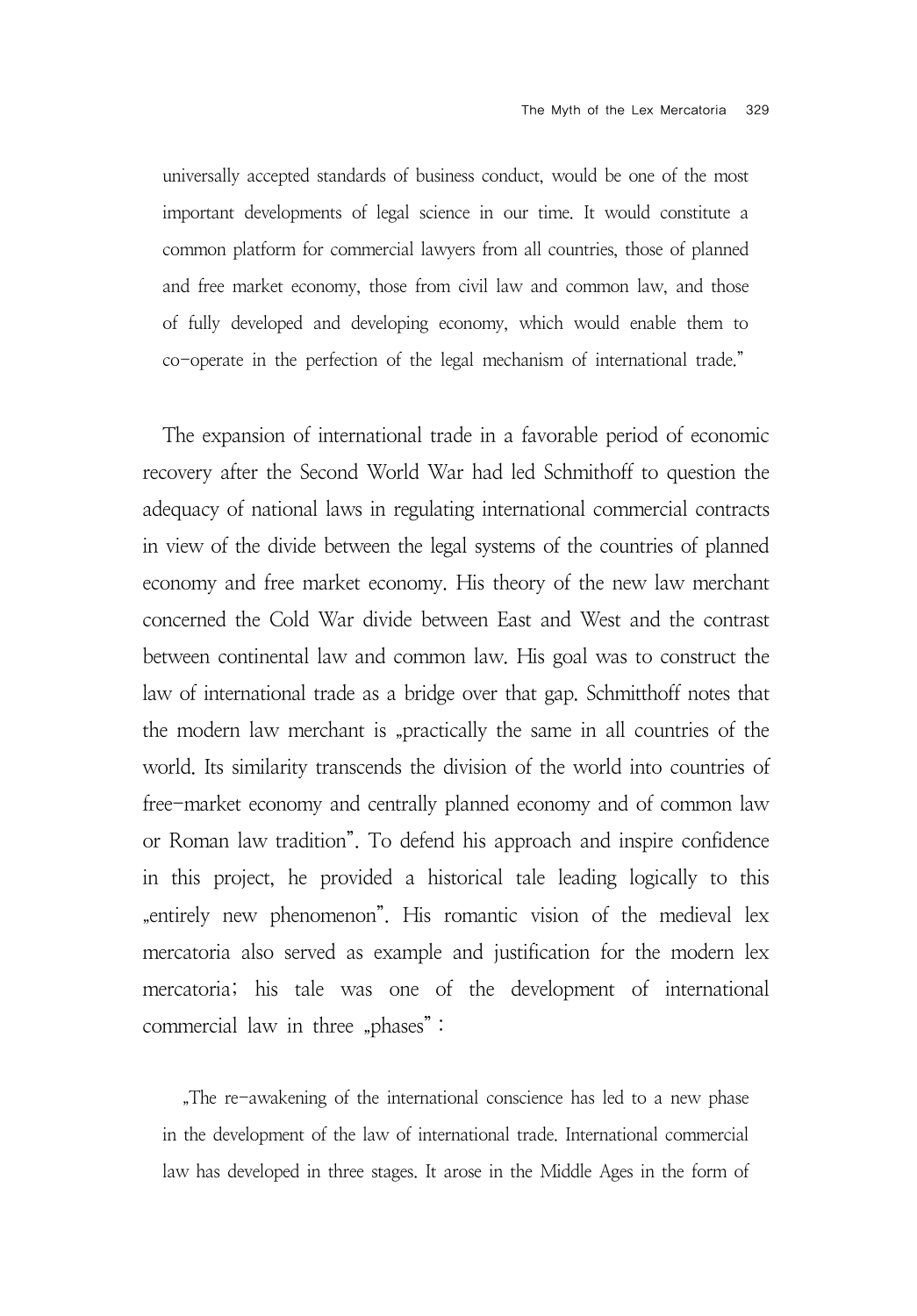the law merchant, a body of truly international customary rules governing the cosmopolitan community of international merchants who traveled through the civilized world from port to port and fair to fair. The second phase began with the incorporation of the law merchant into the national systems of law, a process which, though universal, was carried out in the various countries at different times and for different reasons. The third phase is contemporary; it aims at the *unification of international trade law on an international level* and has given rise to a new law merchant which reflects the international spirit of our time in the political and economic sphere."

Schmitthoff presents medieval mercantile law as a body, a complex of customary rules that are truly international-not created by political institutions and sovereigns of "local" scope, but catering to the community of international merchants. As it was "cosmopolitan in nature and inherently superior to the general law, the law merchant by the end of the medieval period had become the very foundation of an expanding commerce throughout the Western world." According to Schmitthoff, the medieval law merchant "owed its international character mainly to four factors : the *unifying effect* of the law of the fairs  $\cdots$  the universality of the customs of the sea, the special courts dealing with commercial disputes, and the activities of the notary public." The law of the fairs, Schmitthoff emphasizes, was "almost as universal as the law of the church", and it was applied in special courts  $\cdot$  "International merchants sat in the courts of piepowder and of the ports in so-called halftongue juries, [that is,] juries consisting as to one-half of native and the other half of foreign merchants." It becomes apparent, that the "remarkable feature," that links these factors with each other, is the circumstance that the "old law merchant was $\cdots$  developed by the international business community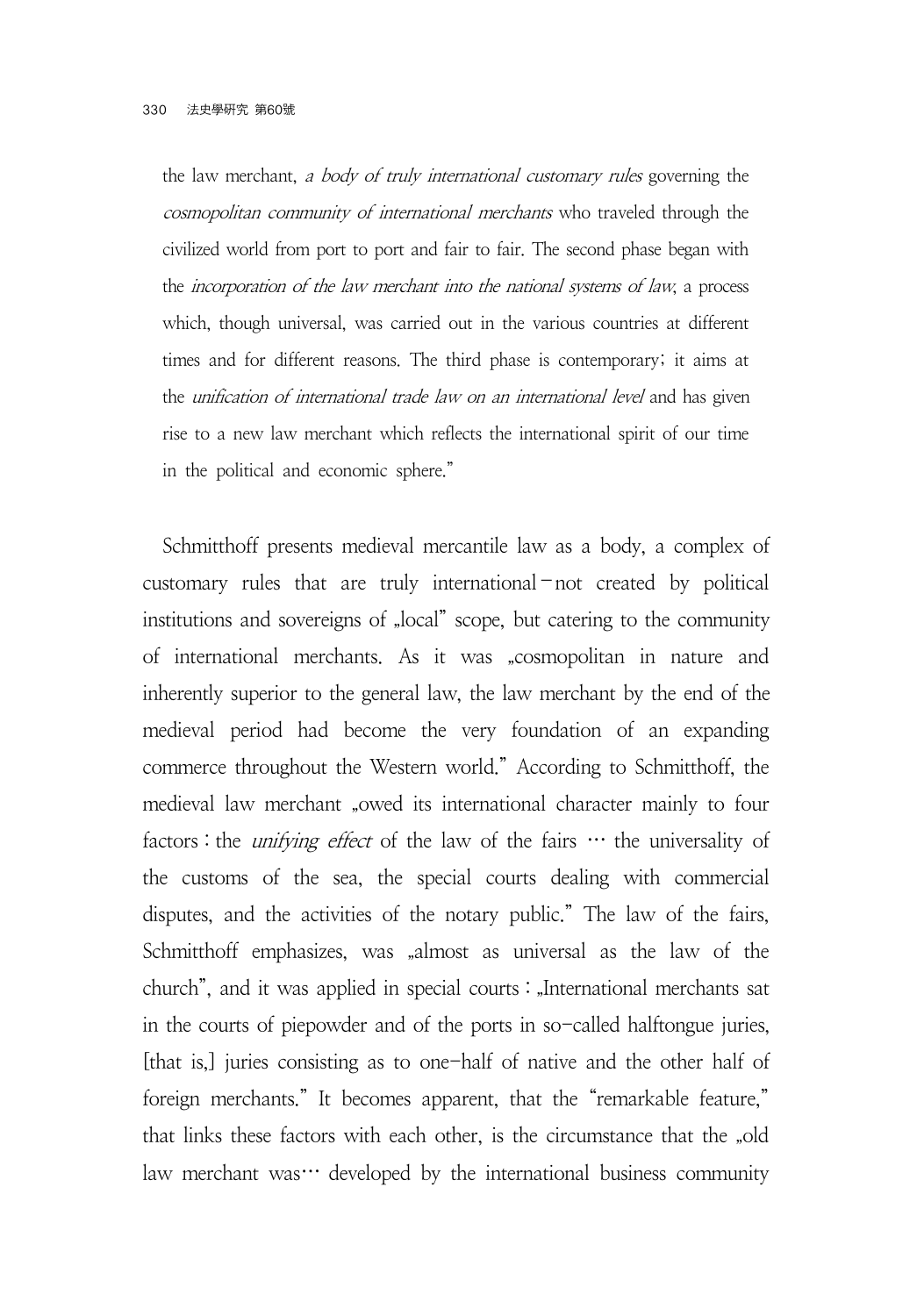itself and not by lawyers. Even the notary public becomes less of a lawyer in Schmitthoff's narrative, when he refers to him as "that ubiquitous and versatile medieval practitioner in whose hands lay a good deal of commercial legal work." The final factor is the "universality of the customs of the sea"  $-$  a universality that extends across time as well as space. Again, the laws in question are the product of merchants themselves, without intervention by the state (or any intervention by jurists) :

"The customs of the sea which originated with the Phoenicians and Greeks, were collected as the laws of Rhodes between A.D. 600 to 800; they were then developed into the Consulado del Mar, which became the maritime code of the Mediterranean, spread to the Atlantic as the judgments of Oleron (1160) which became the foundation of English maritime law, and further north to the Baltic where they were known as the Sea Laws of Visby. Professor Wormser rightly observes that "the explanation of this universality is  $\cdots$  that the sea law was developed by merchants themselves and was not the law of territorial princes."

The key legal concept in Schmitthoff's story of the medieval lex mercatoria is custom : we read of the customs of the sea, of an international customary law. The use of the term is not accidental, since custom was an accepted source of law in all major legal traditions, as well as in international law at the time when Schmitthoff wrote; even in the context of decolonization, the concept of custom by itself caused less hostility and fear of a Western bias than the "general principles of law." Schmitthoff himself presented international commercial custom as "consist[ing] of commercial usages and practices … so widely accepted that it has been possible to formulate them as authoritative texts." His invocation of custom explains, and is triggered by, the emphasis given by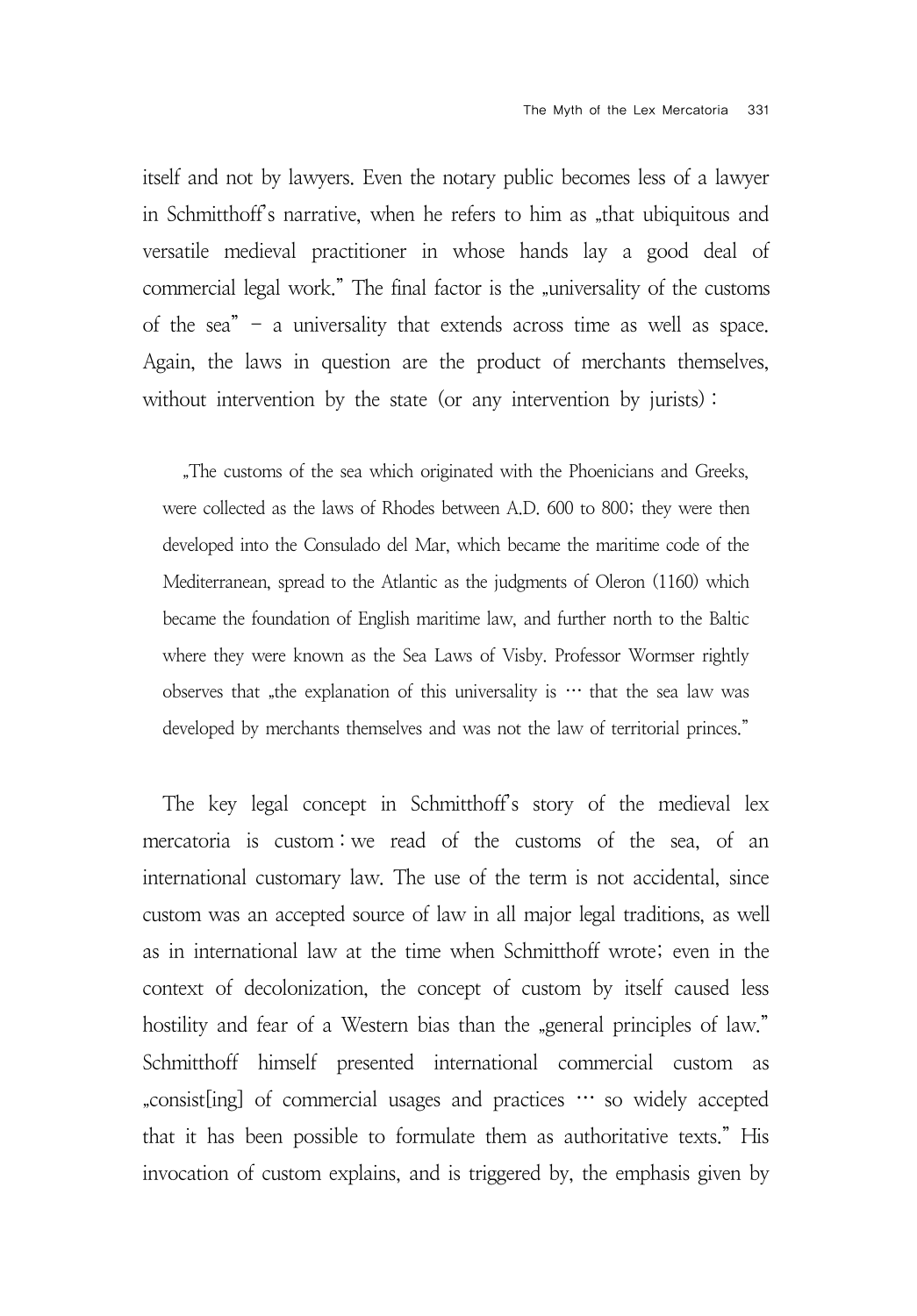the narrative on the role of the imagined "international business community" and the subsequent downplaying of the role of lawyers. Custom is the product of long practice and legal consciousness by the community; lawyers only come after the fact to give it formal legal shape.

While Schmitthoff has provided us with a theory about the legal nature of the medieval law merchant and the production process of lex mercatoria's many norms, he did not discuss how systematic, and complete, this law merchant was; at one point he does actually liken medieval mercantile law to modern-day international law, and its rules are called "of haphazard and casual provenance", but he does not really elaborate this. Instead, he leads us to the early modern era, in which the juridification of the law merchant takes place: "In the second period of its development this cosmopolitan and universal law merchant was incorporated into the national laws of the various states." This incorporation process was "carried out in the various countries at different times and for different reasons", but was nonetheless "universal". Nor did incorporation mean absorption, for "even in this period of national integration commercial law did not lose entirely its international character" and "the law-creating custom of the international business community was as active as in the Middle Ages".

Schmitthoff's evolutionary narrative accepts state law as an integral part of the new law merchant while pointing out that a living law merchant continues to exist under the skin of national legislation. Thus the path to the present is prepared and the start of a third phase can be proclaimed: "We are beginning to rediscover the international character of commercial law and the circle now completes itself : the general trend of commercial law everywhere is to move away from the restrictions of national law to a universal, international conception of the law of international trade."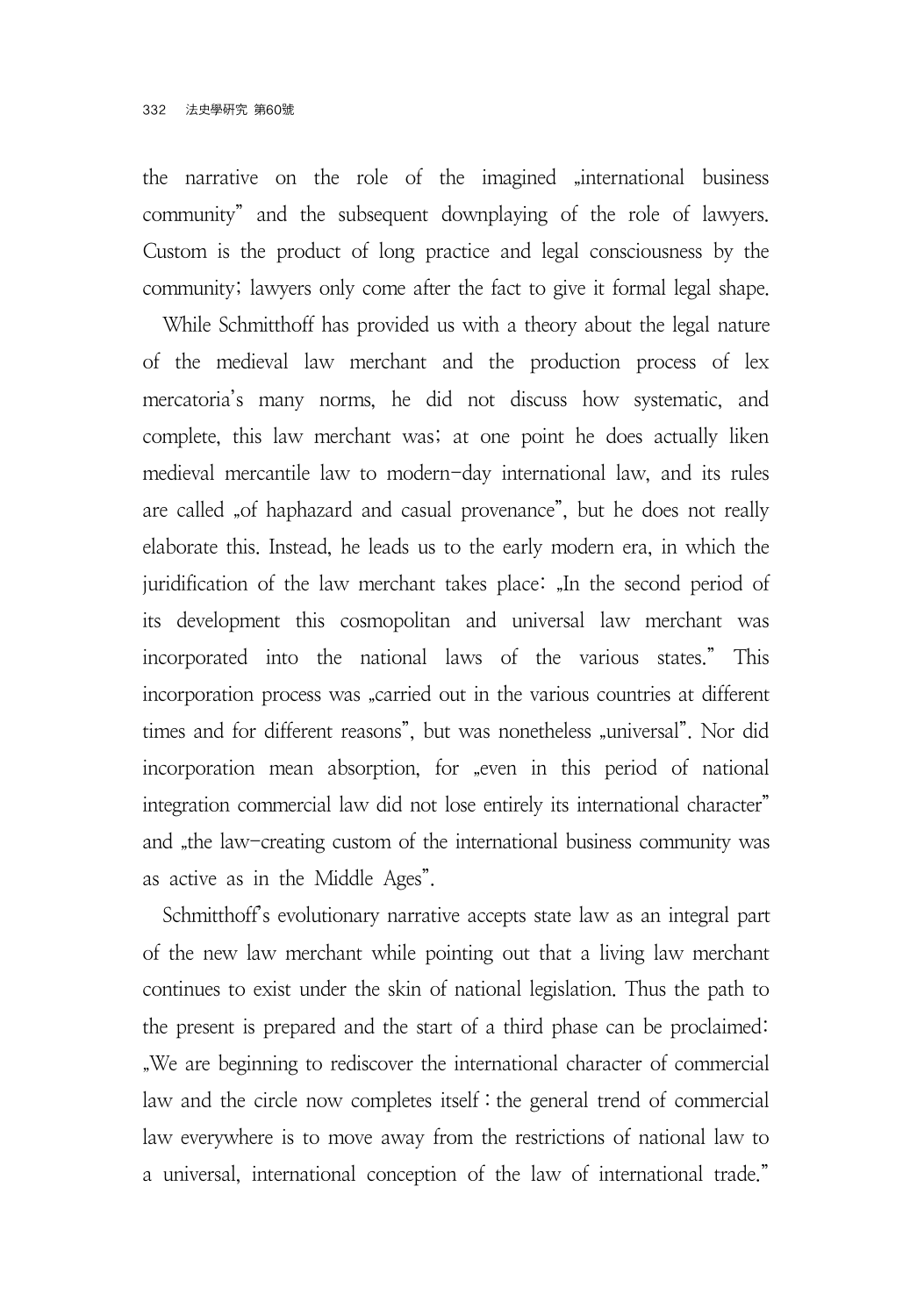This modern law merchant is  $\Delta$ -derived from two sources  $\cdots$  international legislation and international commercial custom". The historical narrative aims at legitimating both and joining them as parts of a coherent system. It asserts the historical pedigree of international commercial custom as norms while at the same time describing and defending Schmitthoff's vision of the modern law merchant as an "entirely new phenomenon" with its own "strange, synthetic character". Accordingly he asks his reader to "forget the Victorian predilection of orderliness" and take the new law merchant "as what it was in the Middle Ages and what it will be again : unsystematic, complex and multiform, but of bewildering vigour, realism and originality."

Medieval imagery plays an important part in the discourse on lex mercatoria. Berthold Goldman and Clive M. Schmitthoff, the founding fathers of the modern lex mercatoria, both combined the approach of transnational arbitration with the evocation of the customary mercantile law of the Middle Ages, taking into account the normative power of trade usages in private contracts as well as the general principles of law. Thus, the doctrine of modern lex mercatoria was invented by two European professors on the basis of a romantic vision of medieval lex mercatoria and transnational arbitral experience. They conjured up an idyllic image of an international community of merchants interacting on the basis of shared values and customs, independent of local borders and  $law - a$  kind of self-governing transnational community. It is this model of self-governance that the idea of a modern lex mercatoria seeks to reinvent.

While Goldman and Schmitthoffs romantic vision remained rather vague on details, Harold J. Berman managed to reinstall new vigour into the foundational myth of the lex mercatoria with the treatment of the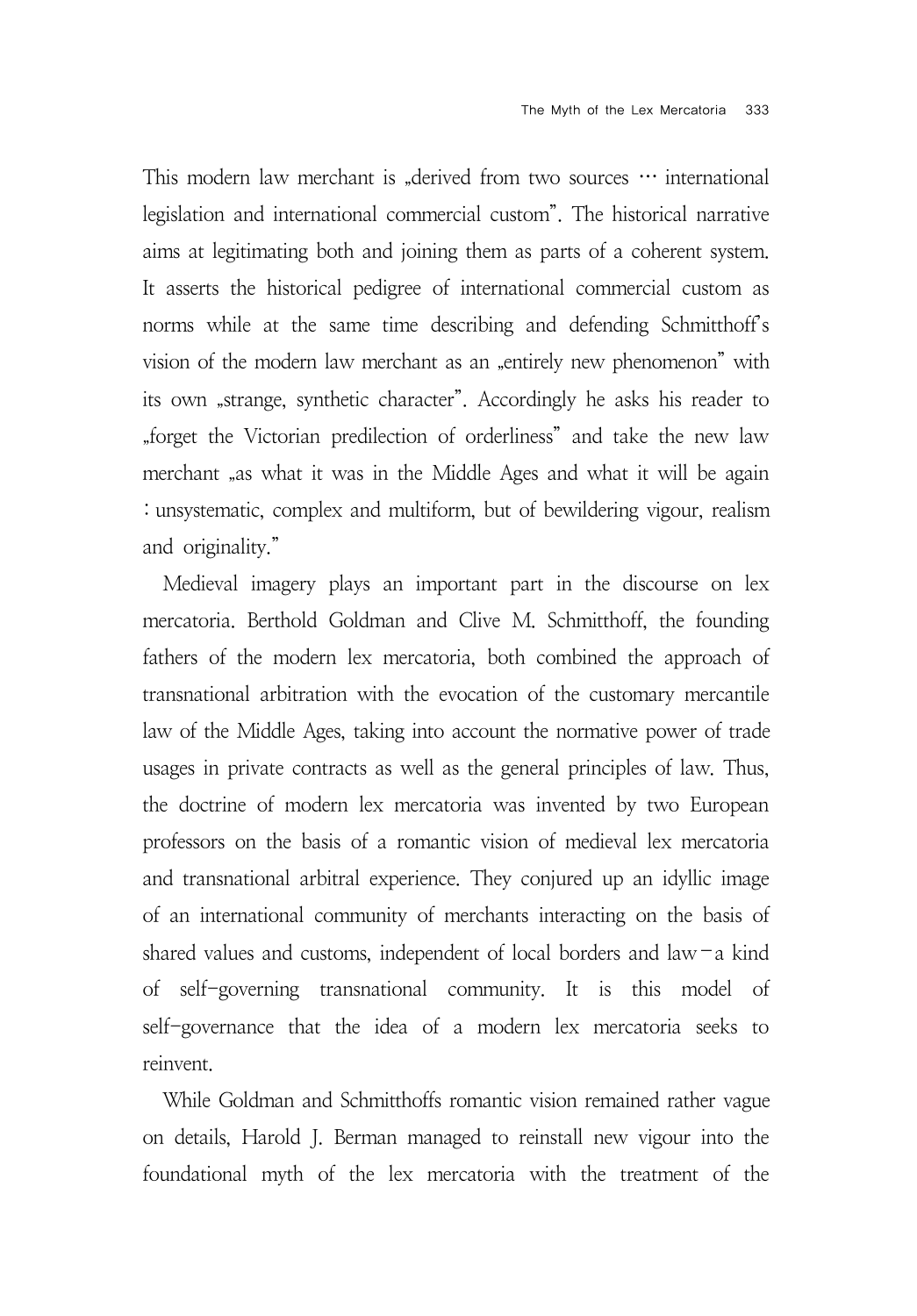medieval law merchant in his popular work Law and Revolution. Generally acknowledged as "a great work of synthesizing scholarship", Law and Revolution has become the standard introduction to the history of Western law across the world. Berman characterized mercantile law as a coherent, European-wide body of general commercial law, driven by merchants, and more or less universally accepted and formalized into well-known and well-established customs during the period from 1050 to 1150. In passing Berman acknowledged some role for urban governments and princes in furthering merchant law, but he assumed that the public authorities only entered the arena after the merchants had largely formulated and generalized their customs. In general, he saw the law merchant as spontaneously created in the thick of commerce and then self-regulating through the mechanism of merchant courts staffed by non-professional merchant judges. Berman portrayed the law merchant as a single, unitary system, which he believed was composed of certain well-defined "rights and obligations … consciously interpreted as constituent parts of a whole body of law, the lex mercatoria." Since then, Berman has been quoted as one of the main authorities legitimizing the proposition that there really was a universal lex mercatoria with a history of almost a millenium.

However, the evidence strongly suggests that Berman's classic account is inaccurate in almost every respect. The law merchant was not a systematic law; it was not standardized across Europe; it was not synonymous with commercial law; it was not merely a creation of merchants without vital input from governments and princes. Even Berman's periodization is suspect. While we have evidence of a merchant procedure prior to the twelfth century, it is only after 1100 that documents seem to refer to a substantive merchant law. Furthermore, Berman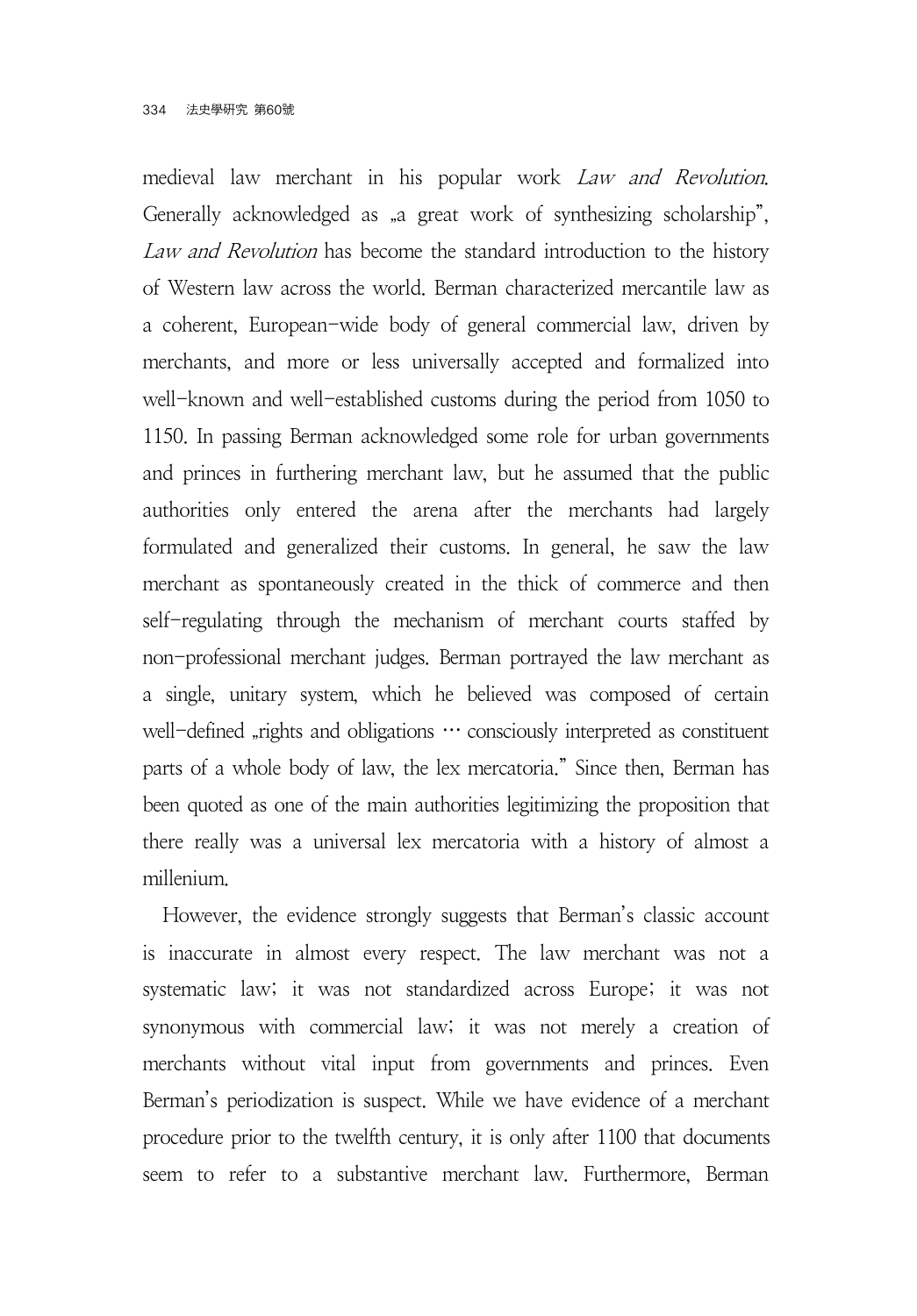attributed great importance to the role of fairs in creating merchant law, but the most significant of these fairs, those of Champagne, did not become international centers until after 1150. The invention of monetary instruments, upon the use of which so much of the standard story of the law merchant depends, also did not occur until the late twelfth to early thirteenth centuries, and full negotiability, which Berman assigns to the twelfth century, likely did not emerge until the fifteenth century. And finally, the creation of commercial courts appears to have been a development of the end of the twelfth or beginning of the thirteenth centuries.

The merchant law of the Middle Ages was rather unlike that portrayed in much of the recent international commercial law scholarship. It was not a single, uniform, essentially private legal system, but rather iura mercatorum, the laws of merchants : bundles of public privileges and private practices, public statutes and private customs sheltered under the umbrella concept of merchant law by their association with a particular sort of supra-local trade and the people who carried it out. Some customary norms were similar over large areas; many were local or regional or even specific to particular trade groups. In addition, this was not a purely customary regime independent of local law and local courts, but a hybrid creation dependent upon a scaffolding of legislation and intimately tied to local municipal and guild law.

Colin Blackburn, remembered as one of the great exponents of the common law, spoke with conviction when he wrote in 1845 that there was "no part of the history of English law more obscure than that connected with the maxim that the law merchant is part of the law of the land." Since then there have been detailed studies of the medieval law merchant and of the later development of English mercantile law, but the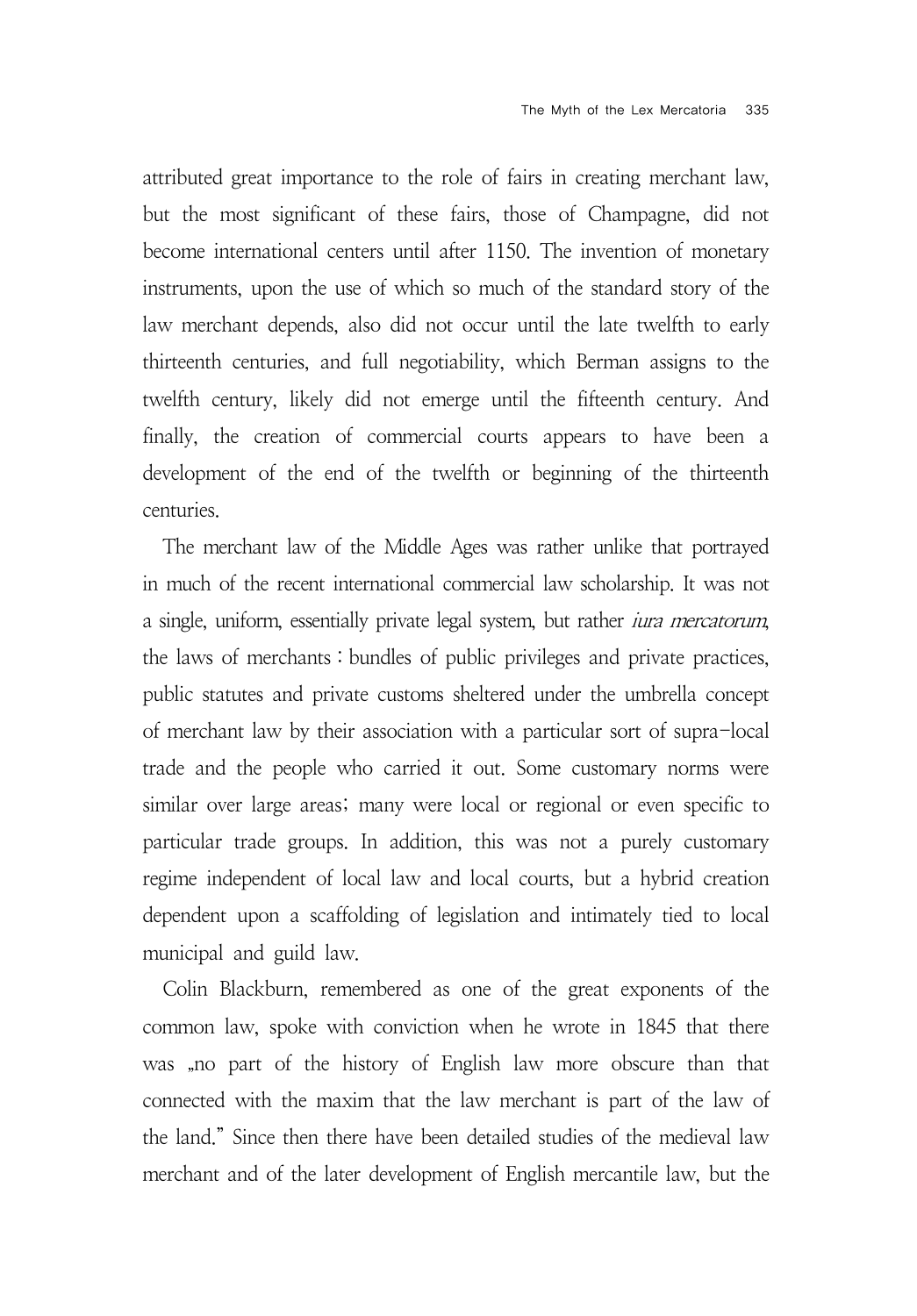precise status of the law merchant in England and the nature of the process by which it supposedly became fused with the common law remain as obscure as they were in 1845. The obscurity begins with the very concept of the "law merchant", which has been differently understood by different writers and continues to be used in widely divergent senses. It is possible to collect enough references to the *ley marchaunt or lex* mercatoria to indicate that medieval English lawyers regarded it as something different from the common law. The most famous passage is in the Year Books, where Dr. Robert Stillington is reported as saying that ley marchaunt was the same thing as *lex naturae*, "which is a universal law throughout the world."

Nevertheless, it is far from clear that this law merchant was conceived of as a distinct body of substantive law. There were no doctors in lege mercatoria, and even the *ius gentium* was not taught in the Schools. Most of the medieval literature consists in codes of mercantile procedure observed in particular cities and towns; and at this level, far from there having been a universal law throughout the world, the local variations seem as numerous as the coincidences. At the level of substantive principle, on the other hand, it is doubtful whether any distinctions were made at all between the law merchant and the common law. When medieval lawyers distinguished systems of "law" they usually had procedure in mind. Substantive justice was immutable, invariable and, of course, unattainable on earth; in the mortal world the quality of justice depended on the available mechanisms.

The one surviving medieval English treatise on the *lex mercatoria* makes this point very clearly. The most important source known to us is a short treatise called Lex mercatoria. Written in the late thirteenth century, around 1280, it is the earliest treatment of the law merchant. The only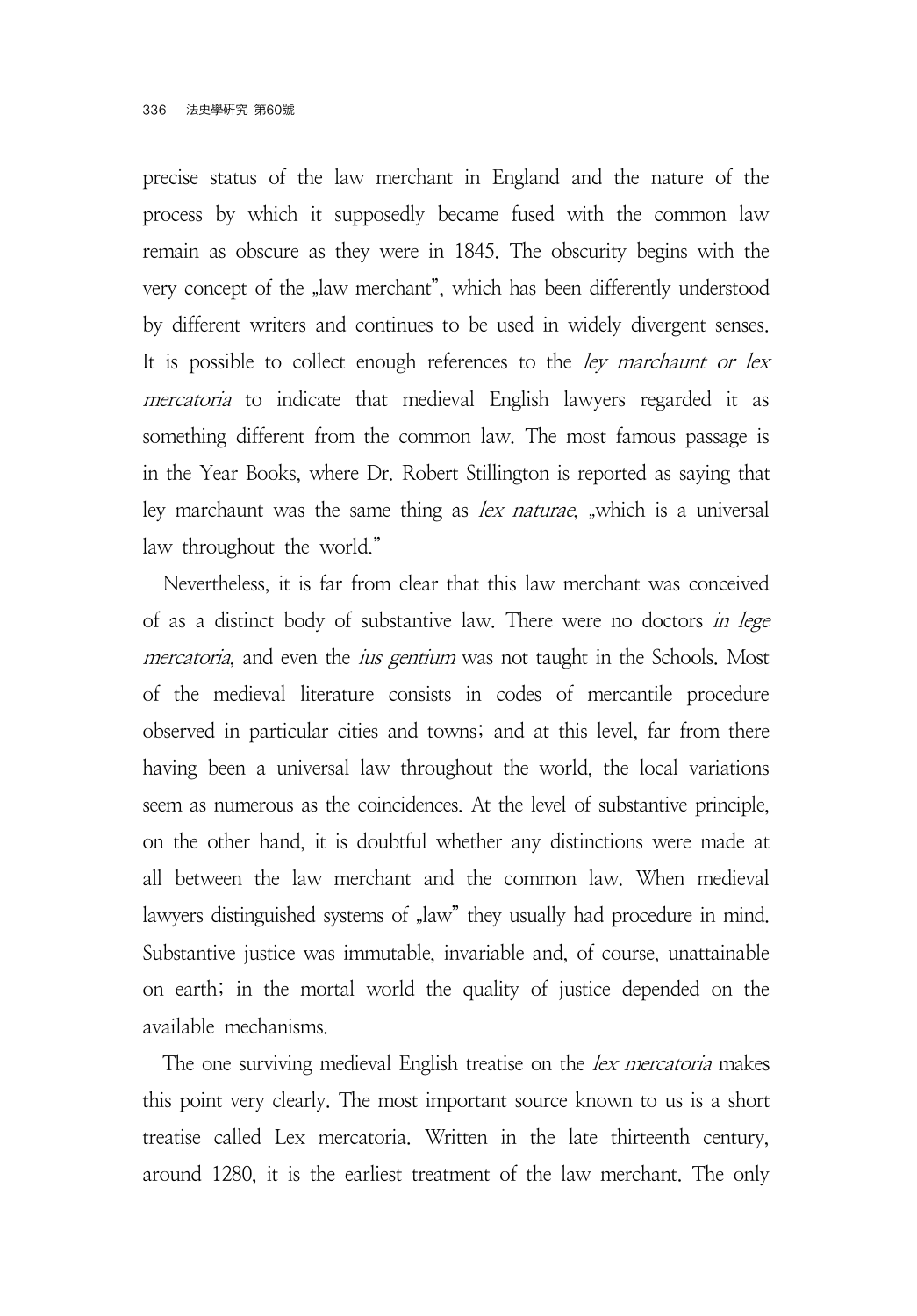copy of the treatise is found as part of a collection of material made by William de Colford, the recorder of Bristol in the 1340s, and eventually bound into The Little Red Book of Bristol, which owed its name, like many other medieval town books, to the colour of its cover and to its size. The Little Red Book contained a variation of entries regarding the law of commerce, among others one of the oldest copies of the famous Rôles d'Oléron, a collection of maritime laws from the west coast of France dating from the middle of the 13th century. It was first published in 1900 by Francis Bickley in a two-volume, partial edition, and it has been cited from that edition many times since then. Bickley did not translate the text in question however, as he realized that it presented serious difficulties. In 1962, Paul Teetor translated Bickley's text for the first time, however he did not re-edit nor reprint Bickley's text, which has long been out of print and hard to obtain. Since 1998 there is an excellent new edition and translation of Lex mercatoria by Mary Elisabeth Basile, Jane Fair Bestor, Daniel Coquillette and Charles Donahue, which has given us new insights and deeper understanding of the medieval law merchant.

Lex mercatoria is divided into twenty-one chapters and follows a clear structure : after two relatively brief chapters on the nature of mercantile law and its relationship to the common law, the author takes us through a law suit in a mercantile court, beginning with the record of the plaintiff's initial appearance and ending with attaints and the transfer of records from one mercantile courts to another for the purpose of supporting a claim of res iudicata. Overall, the treatise has a logical and clear structure, which is that of a lawsuit. The structure of the treatise thus follows the structure of an *ordo judiciarius*, although it must not be assumed that the author was familiar with the *ordines iudiciarii*; law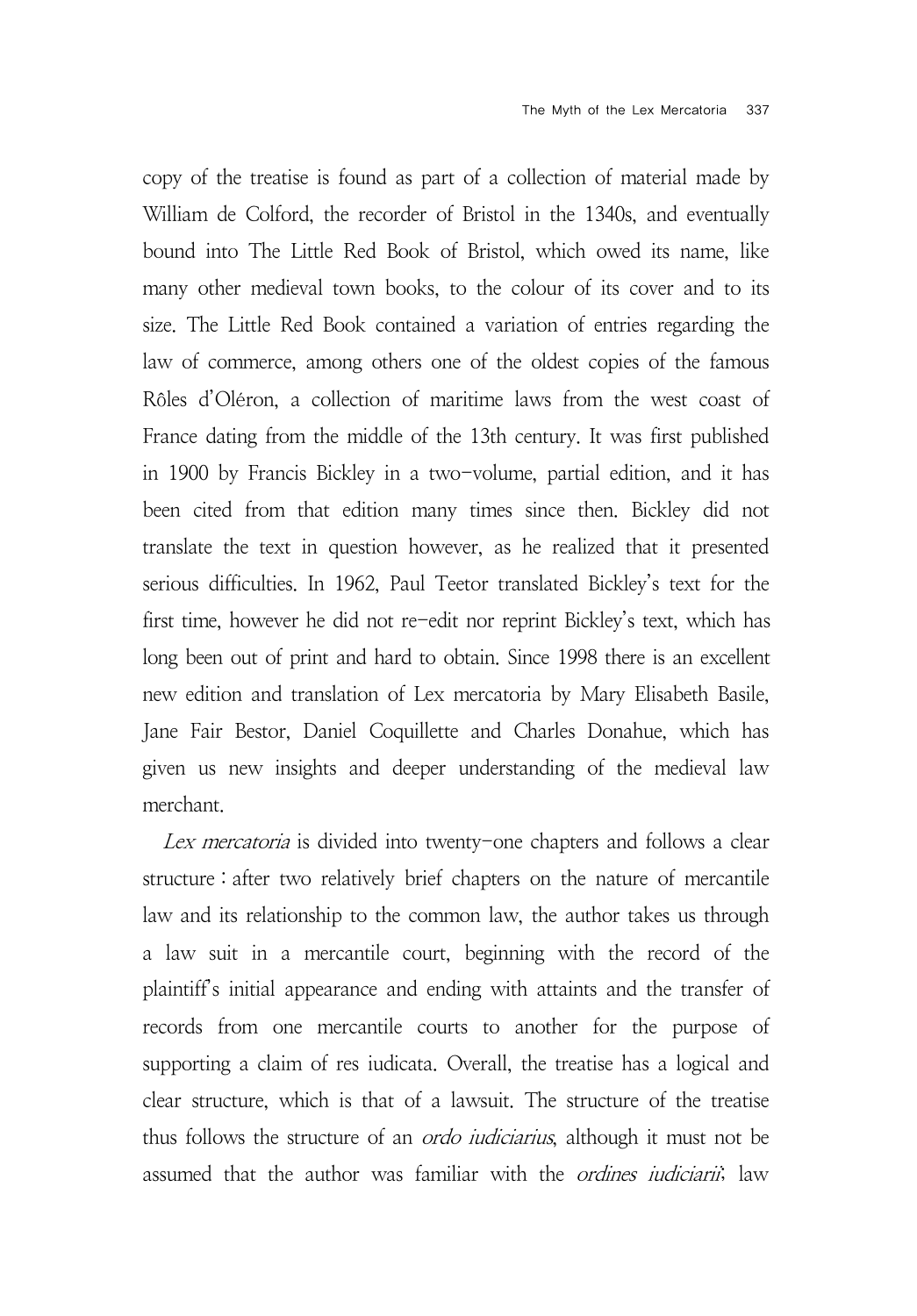teachers from the twelfth century on organized instruction along these lines, Glanvill's Tractatus de Legibus et Consuetudinibus Angliae being a notable early English example. The late thirteenth and early fourteenth centuries saw the production of a large amount of secular English legal literature. In addition to the well known revisions of Bracton called Fleta and Britton, there are a large number of lesser tracts that seem to be connected to law teaching of one sort or another. Most of these works concern the central royal courts at Westminster and the procedure of the royal justices in eyre, some of them, however, concern other courts as the court baron or the ecclesiastical courts. Lex mercatoria obviously belongs to this genre of instructional literature. It is a practical instruction book about courts that operate according to mercantile law, combining "precedents", i.e. sample entries for clerks recording the proceedings of the court and oral formulaw to be used by witnesses sworn before the court, with narrative instructional material giving rules for the conduct of the court. The central argument of Lex mercatoria concerns the relationship between mercantile law and common law. Within the general structure of an ordo iudiciarius, that relationship provides a frame for the exposition of material throughout the treatise. At the very beginning of the treatise we learn that mercantile law "is thought to come from the market" (a mercato provenire sentitur). While the scope of mercantile law would therefor appear to depend on the concept of a market, that concept is nowhere explained. According to the author, what we need to know is not what constitutes a market, but where markets are held. We learn that mercantile law is attached to five types of sites : cities, fairs, seaports, market-towns and boroughs.

"I.What, When, Where, Among Whom, and Concerning What It Is.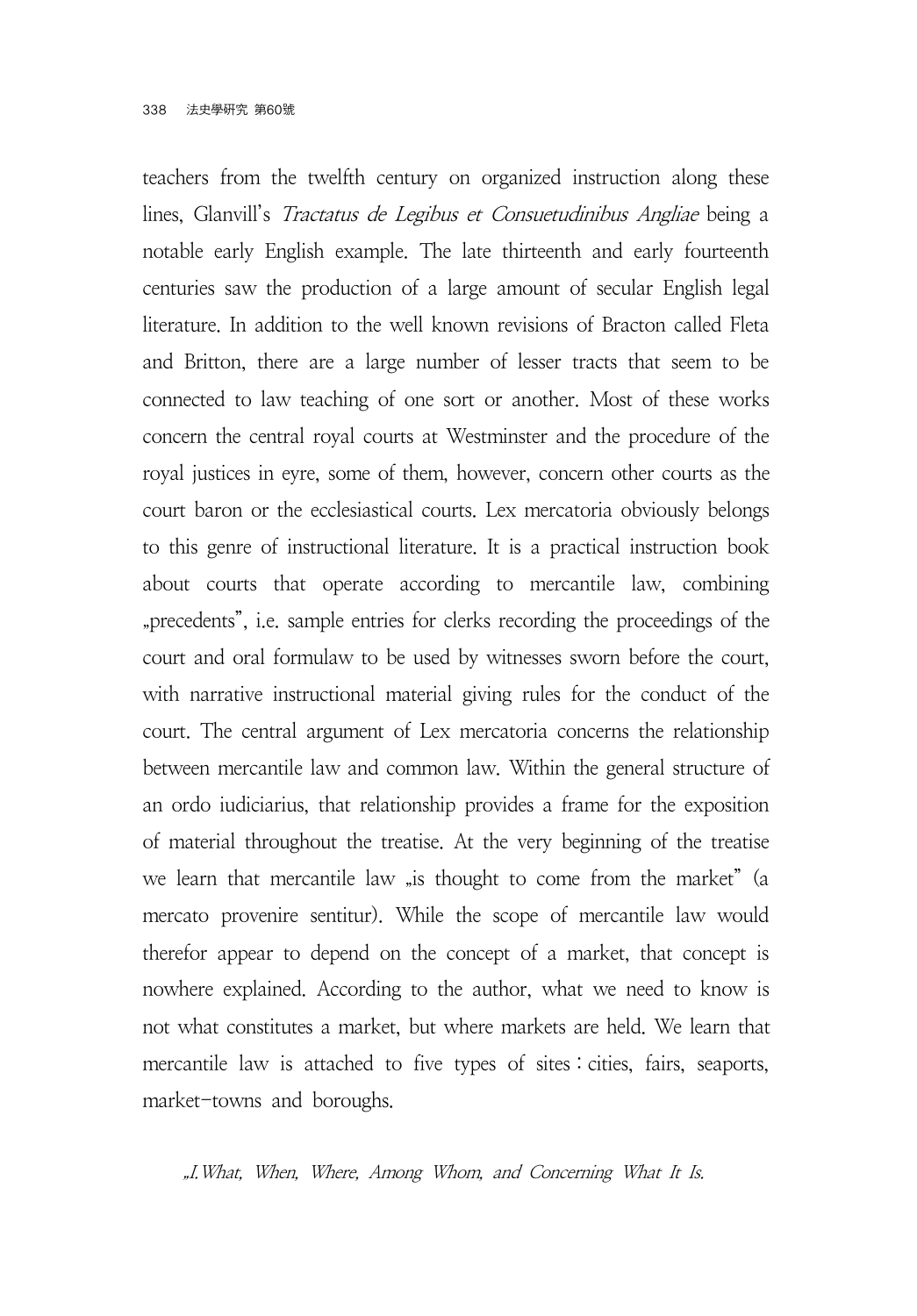Mercantile law is thought to come from the market, and thus we first need to know where markets are held from which such laws derive. So it should be observed that such markets take place in only five [types of] place, specifically in cities, fairs, seaports, market-towns, and boroughs, and this by reason of the market."1)

We also learn that the timing of legal actions is integrally tied to the hourly and daily rhythms of market activity at these sites (in cities and fairs from hour to hour, in seaports from one high tide to the next, and in market-towns and boroughs from one market to the next), and that the mercantile law can entertain all pleas excepting those of land (which are within the sole competence of the royal courts of common law) :

"To these laws naturally pertain all pleas excepting only those of land."2)

Hence the argument is that, with this important exception, the same range of pleas can be tried in mercantile courts as in the common law courts, at least with respect to civil cases. The author continues to give an account of the procedural differences and similiarities between the two laws, an account that frames the treatise as a whole.

"II. In What Way Mercantile Law Differs from the Common Law.

The law of the market differs from the common law of the kingdom in three

<sup>1) &</sup>quot;[I.] Que, cuando, ubi, inter quos et de quibus sit Lex mercatoria a mercato provenire sentitur et inde primo sciendum est ubi mercatur se tenet de quo huiusmodi leges proveniunt. Unde advertendum est quod mercatum huiusmodi se habet in quinque locis tantum[,] scilicet in civitatibus, nundinis, portubus supra mare, villis mercatoriis et burgis[,] et hoc racione mercati."

<sup>2) &</sup>quot;[I.] … Ad leges ista pertinet naturaliter omnia placita preter placita terre tantum."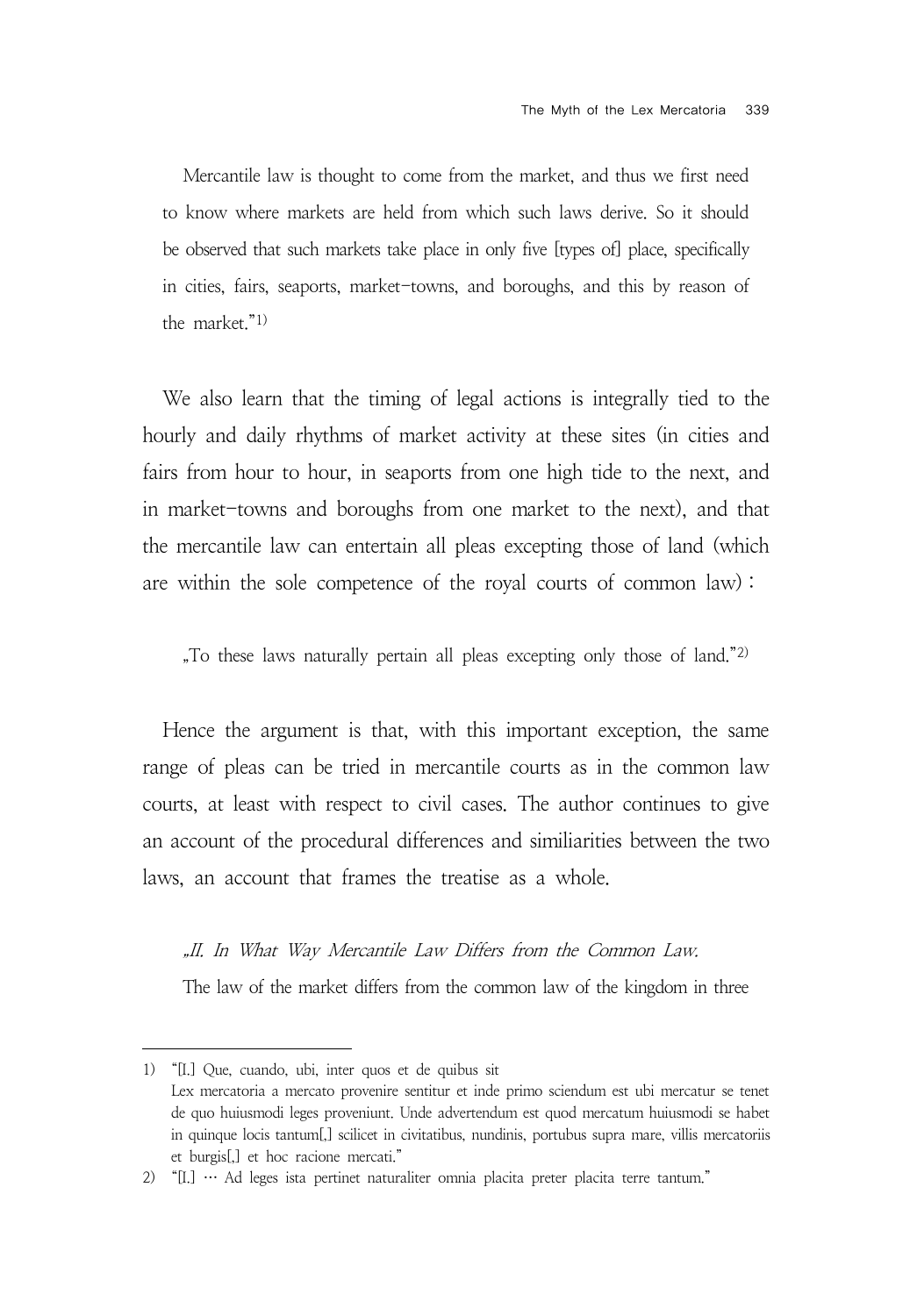general ways. First, it generally delivers itself [of a judgement] more quickly.

Second, whoever pledges someone to answer for a trespass, covenant, debt, or detinue of chattels pledges the whole debt, damages, and costs of the plaintiff, if the one pledged is convicted and does not have enough [to pay the judgement] within the bounds of the market. And if the one pledged happens to be first attached by gage or by chattels and afterwards he takes the gage away, when the market-reeve lets him take it outside the bounds of the market on account of such a pledging, the pledge should answer the court or the plaintiff for a gage of this sort or its value.

And [the law of the market] differs in a third way because it does not admit anyone to [wager of] law on the negative side, but in this law it always belongs to the plaintiff to prove, for example, by suit or by deed or both, and not to the defendant."3)

Three general points of difference are listed: first, mercantile law decides cases more quickly; second, the pledges in mercantile law pledge the whole debt, damages and costs of the plaintiff; and third, mercantile law does not permit wager of law on the negative side; instead it falls on the plaintiff to prove his case, by suit or deed or both.

3) "[II.] Quomodo lex mercatoria differt a lege communi. Lex mercati differt a communi lege regni tribus modis in genere [:] primo quod celerius deliberat se ipsam. Secundo quod qui plegiat aliquem ad respondendum de transgressione, convencione, debito seu catallorum detencione plegiat totum debitum, dampnum et expensas querentis, si plegiatus suus convictus sit et non sufficiat infra bundas mercati, et si forte plegiatus ille primo sit attachiatus per vadium sive per catalla et postea vadium illud elongaverit vel dimissum fuerit per huiusmodi plegacionem per prepositum mercati extra bundas mercati, respondeat plegius de huiusmodi vadio seu eius precio curie seu querenti.

Et tercio modo differt in eo quod non admittit aliquem ad legem in parte negativa, sed semper in ista lege querentis est probare, ut per sectam vel per factum seu per utrumque et non defendentis."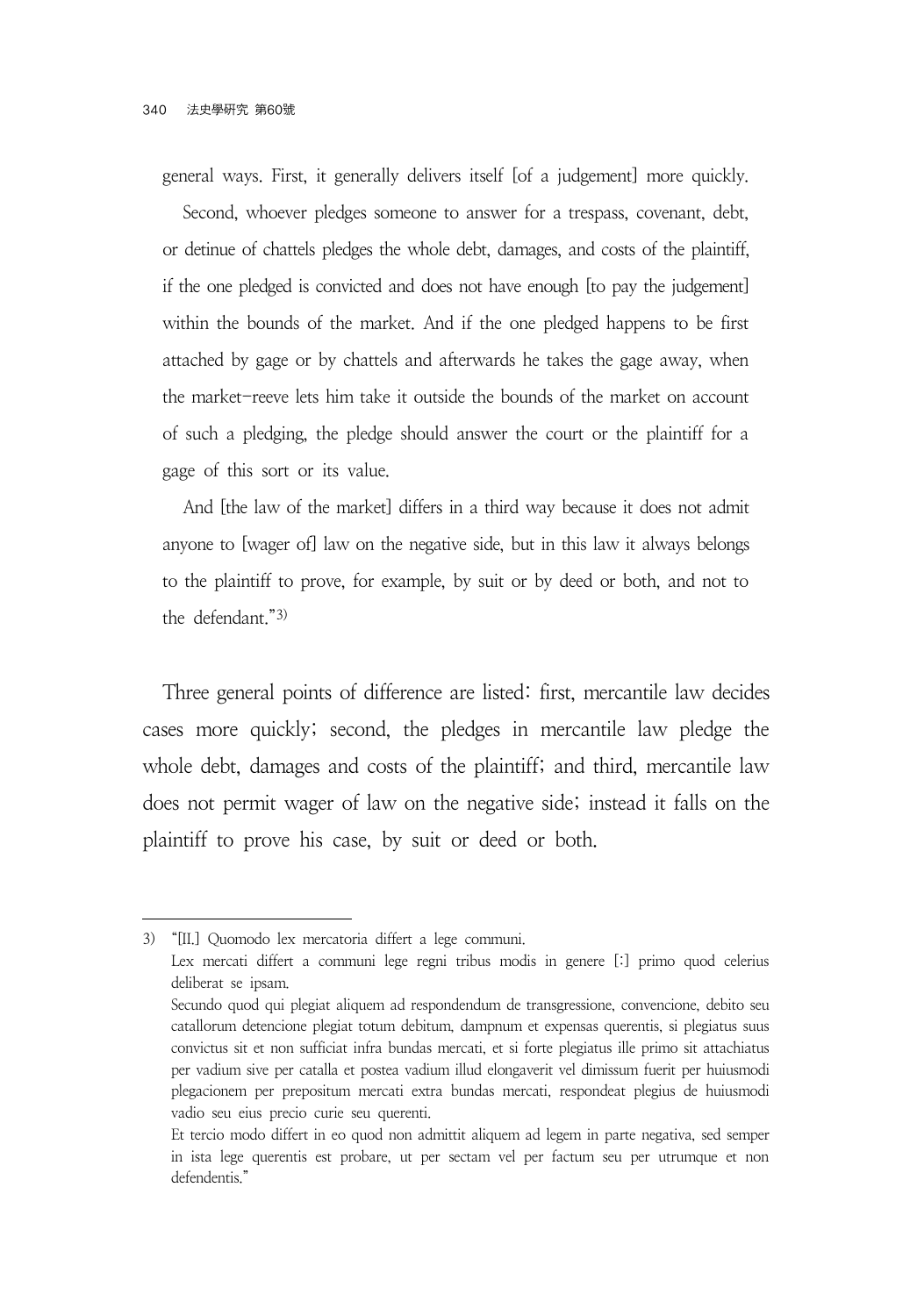"And with respect to other matters, such as prosecutions, defenses, essoins, defaults, delays, judgments, and executions of judgments, the same process should be used in both laws."4)

This assertion both explains and foreshadows the importance of the common law as a point of reference in subsequent chapters, although the relationship between the two laws turns out to be considerably more complex than this simple rehearsal of similarities and differences would suggest. The comparative concerns of Lex mercatoria make the treatise a particularly good source for considering the vexed question of the early relationship between the common law and the mercantile law. All three differences mentioned-the speed of process, the liability of pledges to answer, and the denial of wager of law-point only to procedural differences, not substantive ones. The various chapters deal with pledges to prosecute and order to attach (III.), delays and excuses for non-appearance in court (IV.), pledges of defendants who do not appear in court (V.), pleading and proof (VI.). We learn only incidentally of another another difference to the Common Law, which the author seemingly took for granted, so that he no longer specifically mentions it in his juxtaposition of lex mercatoria and Common Law:

"In every market court, every judgement ought to be rendered by merchants of the same court and not by the mayor or by the seneschal of the market."5)

<sup>4) &</sup>quot;[II.] … Et quod alia, ut quoad prosecuciones, defensiones, essonia, deflate, dilaciones, iudicia et executiones iudiciorum, observandus est idem processus in utrisque legibus."

<sup>5) &</sup>quot;[XIII.] In omni curati mercati singula iudicia reddi debent per mercatores eiusdemcurie et non per maioremnec per senescallum mercati". The White Book of London goes even further, prescribing a jury "half of denizens and half of foreigners dwelling in the town", cf. Mary Bateson (ed.), Borough Customs. Selden Society Vol. 21. London 1906, 184.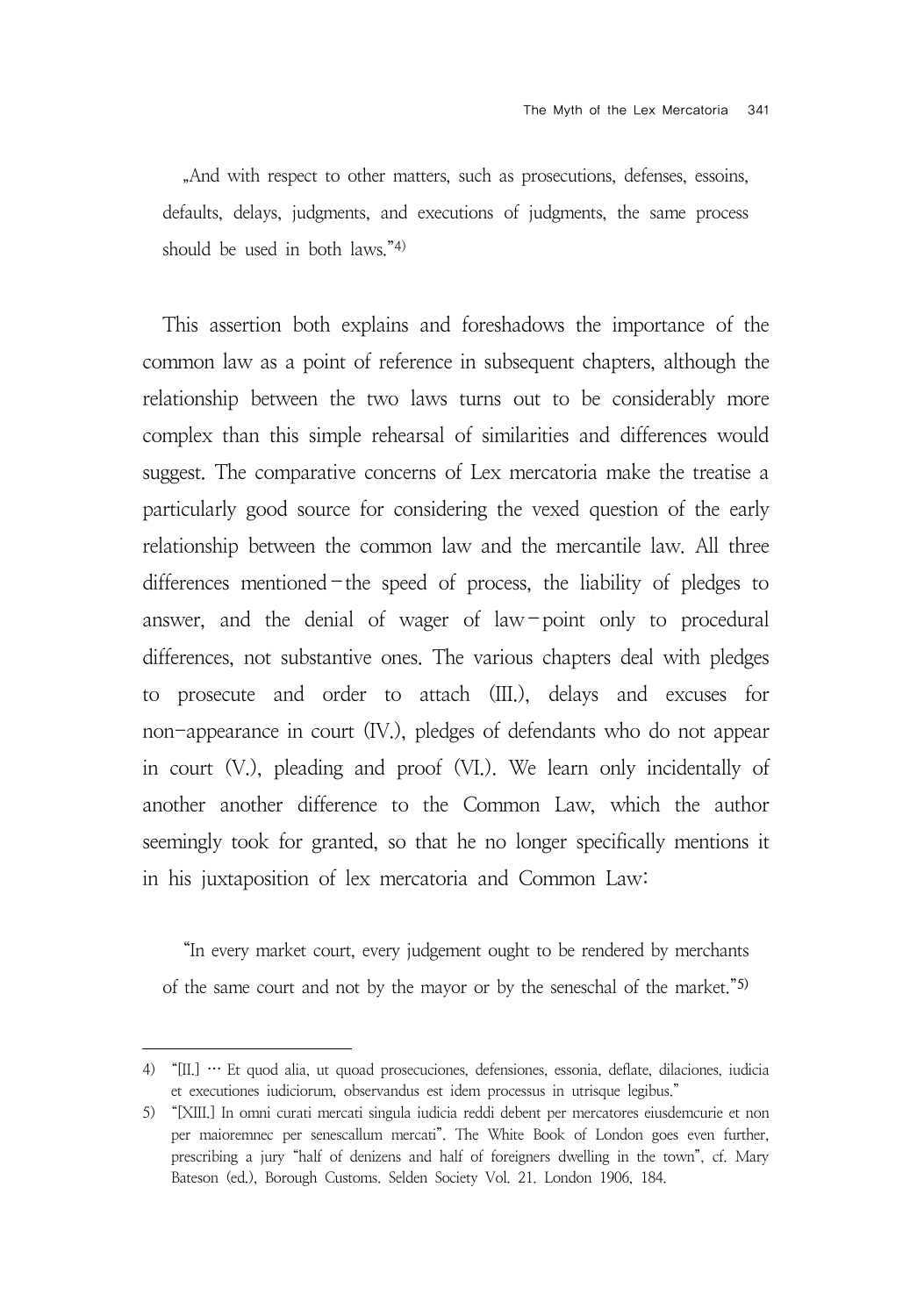On the other hand, the author of the treatise pays particular attention to the aspects of the procedure which lead to a swift judgment : after mentioning that the commercial courts are guided by the pace of market acticity, so that they are held hour by hour in the cities and fairs, from tide to tide in seaports and from market day to market day in the market towns and boroughs (I.), he states that the Defendant should be granted a deferment only once; otherwise he is to appear within one day respectively within an hour in cities and fairs (IV.); if the defendants defaults, his good are to be confiscated immediately, valued and sold by merchants not involved in the matter (V.), and the execution of the judgment is to be effected immediately (XIII.).

Expeditious procedure and swift judgement are certainly the hallmark of the lex mercatoria, and we hear about this from other sources too. Bracton mentions that in the Piepowder Courts of the fairs less than the fifteen days prescribed by common law may suffice for the defendant's summons :

"Also because of persons who ought to have swift justice, as merchants, to whom justice is done piepowder, and thus, for good reason, the time of summons is shortened and sometimes provides a period of less than fifteen days".6)

When Edward I. extended the protection of the law to all foreign merchants who came into the country with the king's permission or upon his invitation, he ordered the royal magistrates of the fairs, markets, cities and boroughs in the Carta Mercatoria of 1303 to do justice to the

<sup>6) &</sup>quot;Item propter personas qui celerem habere debent iustitiam, sicut sunt mercatores quibus exhibetur iustitia pepoudrus, et sic ex causa moderatur tempus summonitionis et continet minus tempus quandoque quam spatium quindecim dierum", Henry de Bracton, De Legibus et Consuetudinibus Angliae. l. v. f. 334 a.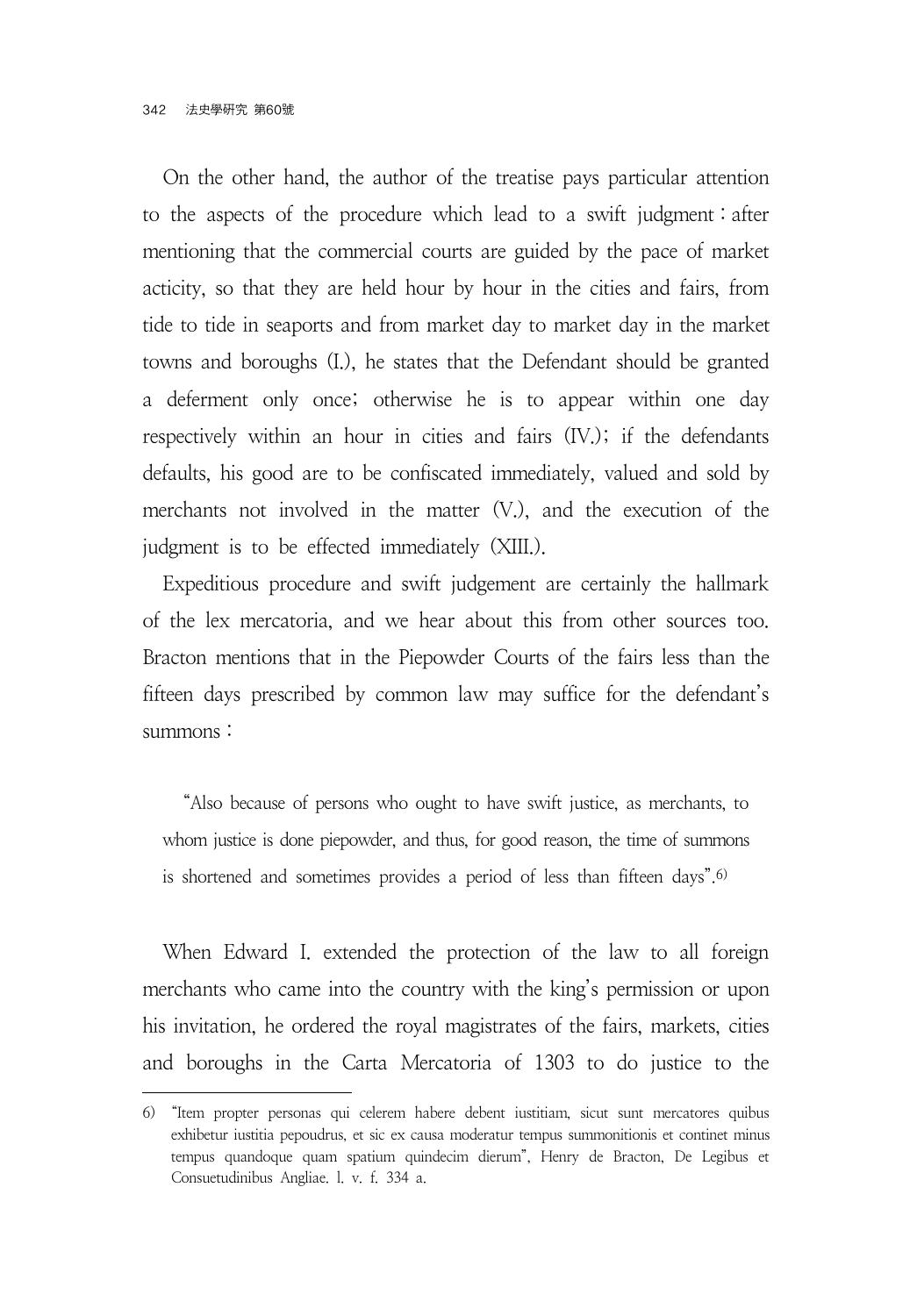merchants, day by day and without delay :

"All bailiffs, and ministers of fairs, cities, boroughs and market-towns, do speedy justice to the merchants aforesaid, who complain before them from day to day without delay according to the law merchant touching all and singular plaints which can be determined by the same law."7)

Fifty years later, the English king, now Edward III., once again endeavored to bring foreign merchants into the country. He granted special protection to foreign merchants in the fifteen ports of staple for wool, leather, and lead, and in the Statute of the Staple of 1353 he stated that the merchants trading in those ports were subject to the law merchant in all matters concerning the Staple trade :

"We have ordained and established, That the Mayors and Constables of the Staple shall have jurisdiction and cognisance within the Towns where the Staples shall be, and that all merchants coming to the Staple, their servants and household in the staple, shall be ruled by the Law Merchant of all things touching the Staple, and not by the Common Law of the land nor by the usage of cities, boroughs or other towns; and that they shall not implead not be impleaded before the Justices of the said places in pleas of Debt, Covenant and Trespass touching the Staple".

Similar to the Little Red Book of Bristol, however, the Statute of the Staple only mentions procedural when speaking of the law merchant. Again, it is all about swift procedure :

<sup>7)</sup> Carta Mercatoria, 31 Edw. I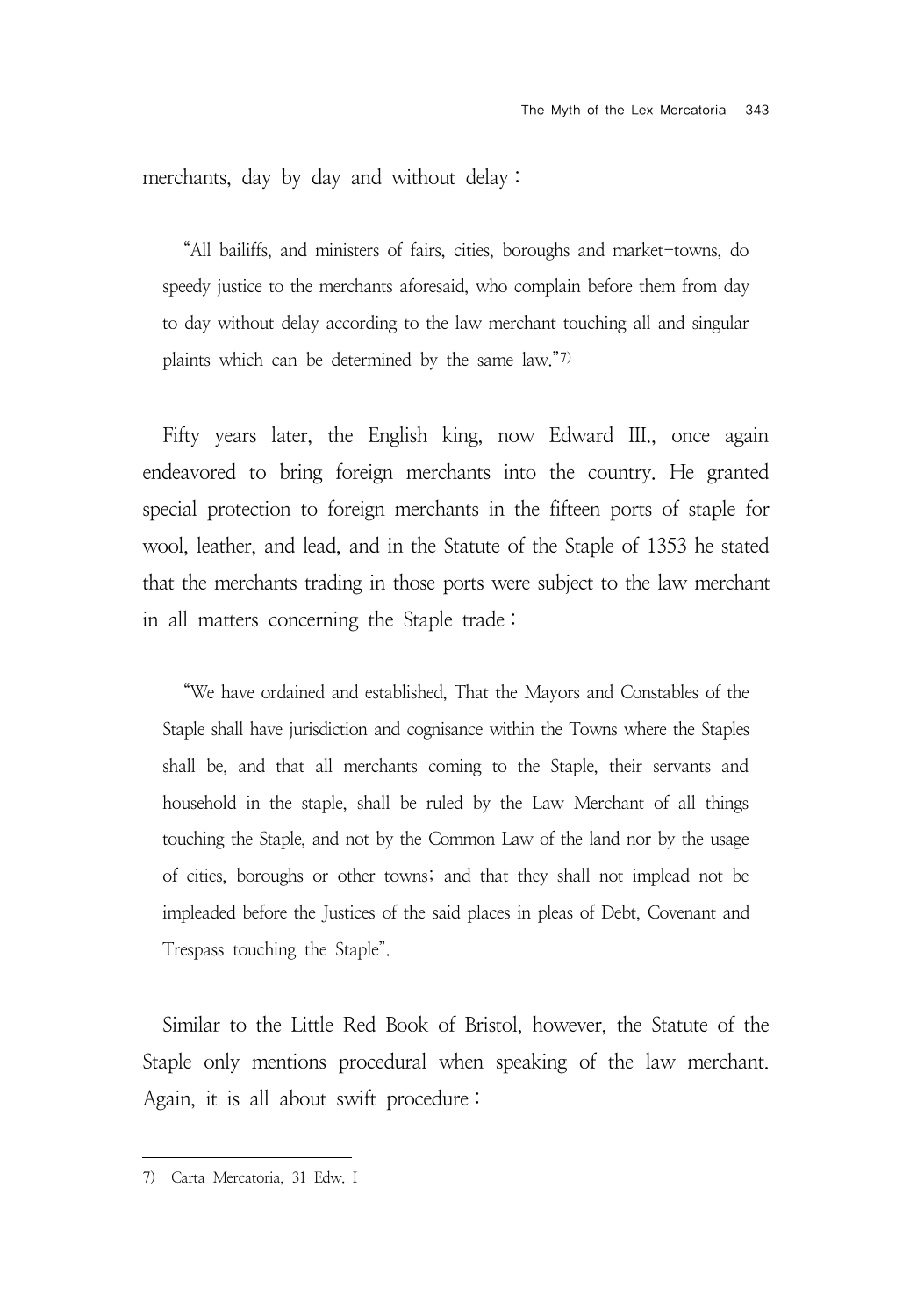"Because we have taken all the merchant strangers coming into our said realm and lands into our special protection and moreover granted to do them speedy remedy of their grievances, if any be to them done; We have ordained and established, That if any outrage or grievance be done to them in the country out of the Staple, the Justices of the place where such outrages shall be done shall do speedy justice to them according to the Law Merchant from day to day and from hour to hour, without sparing any man or to drive them to sue at the Common Law".8)

The swiftness of the proceedings as the most outstanding feature of the Law Merchant left a lasting impression on the English lawyers; accordingly Coke was of the opinion that the courts of the fairs were named Piepowder Courts, because they had to decide before the dust could have fallen from the merchants' feet :

"… for contracts and injuries done concerning the fair or market there shall be as speedy justice done for the advancement of trade and traffick, as the dust can fall from the foot, the proceedings there being *de hora in horam*."<sup>9)</sup>

Commercial litigation was a feature of the Borough courts; in the court of the Fairs it was predominant. The right to hold a fair or market, derived from the Crown, was usually accompanied by a grant of jurisdiction, and by the fifteenth century a court was assumed to be the normal incident of a fair. It was known as a Court of Piepowder to commemorate the pedlars who trailed their dusty feet (pieds poudrés or

<sup>8)</sup> Statute of the Staple, 27 Edw. III, Cap. 20

<sup>9)</sup> Sir Edward Coke, The Fourth Institutes of the Laws of England. Concerning the Jurisdiction of Courts. London 1809, 272.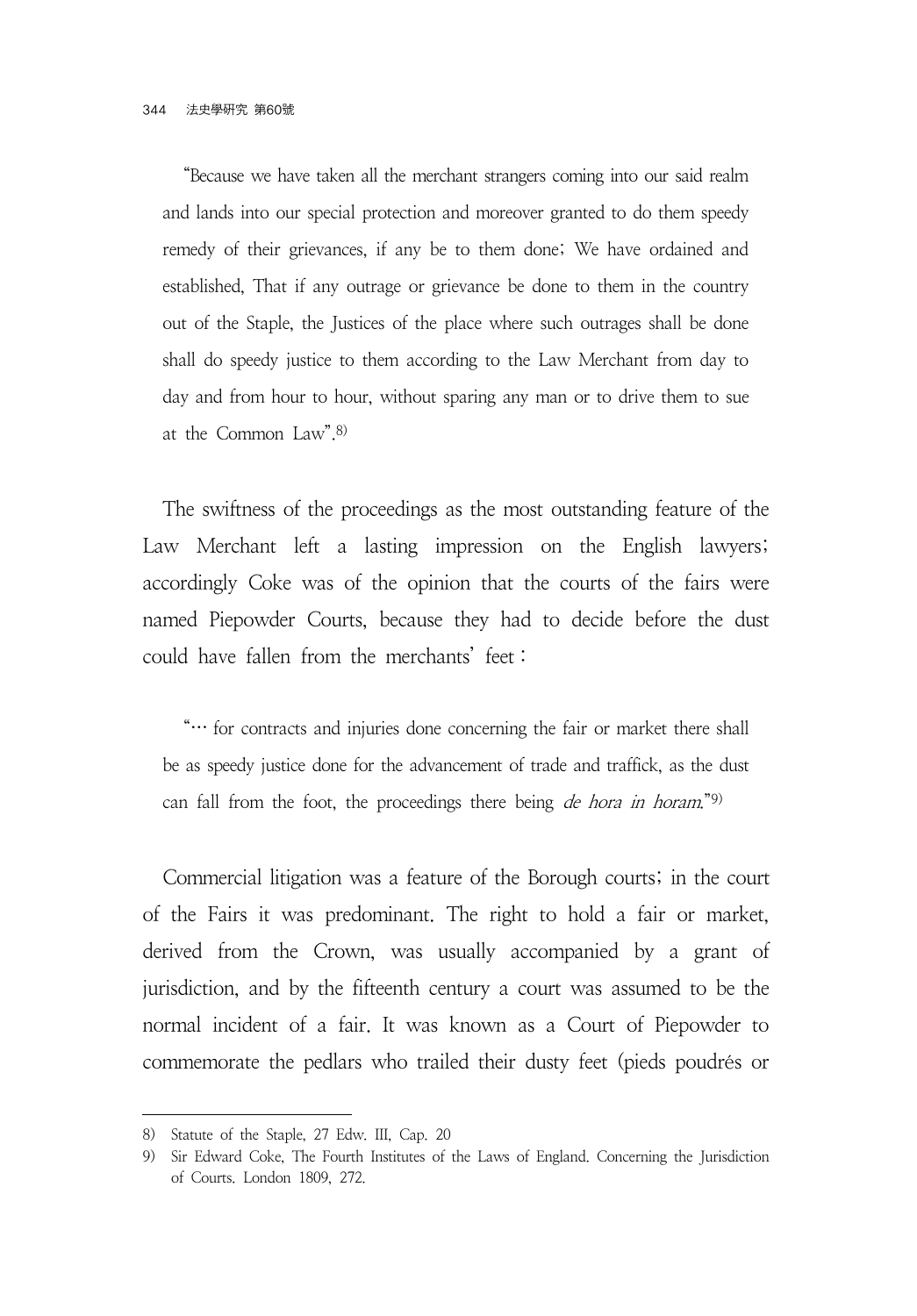pede pulverosi) from market to market, and, while open to local residents, was of peculiar interest to "stranger merchants", whether English or foreign.10) Its jurisdiction was wide in scope and without monetary limit. The president was the steward of the manor or the mayor of thie borough to which the fair pertained, but, in its high time the law was declared by the merchants themselves. The distinctive quality of the procedure was speed which can be seen by the progress of a case heard in Colchester in 1458: The plaintiff sued for the recovery of a debt at 8 a.m., and the defendant was summoned to appear at 9 o'clock. He did not come at that hour, and the sergeant was ordered to distrain him to come at 10 o'clock, at which hour he made default. Similar defaults were recorded against him at 11 and 12 o'clock, At the latter session judgmenet was given in favour of the plaintiff, and appraisers were ordered to value the defendant's goods which had been attached. They made their report at 4 o'clock, and the goods were delivered to the plaintiff.

This expeditious procedure was the result of procedural rules prescribing close successive court sessions as well as fast summons and executions, but also the consequence of its much more informal nature, as the litigants did not have to adhere to the common law actions in their full severity and complaints could be made without the requirement of a writ. The Law Merchant thus differed significantly from the formalistic procedure of the royal courts as well as the ordinary procedure under canon law. This is also evident when Lex mercatoria denies wager of law as a means of establishing a negative. It was this rule which most often occasioned discussion in the courts of common law, because it enabled

<sup>10) &</sup>quot;Extraneus mercator vel aliquis transiens per regnum non habens certam mansionem infra vicecomitatum sed vagans qui vocatur piepowdrous hoc est anglice dustifute", Fragmenta Collecta c. 29, cit. Charles Gross, Select Cases concerning the Law Merchant: Local Courts. Selden Society Vol. 23. London 1908, xiv.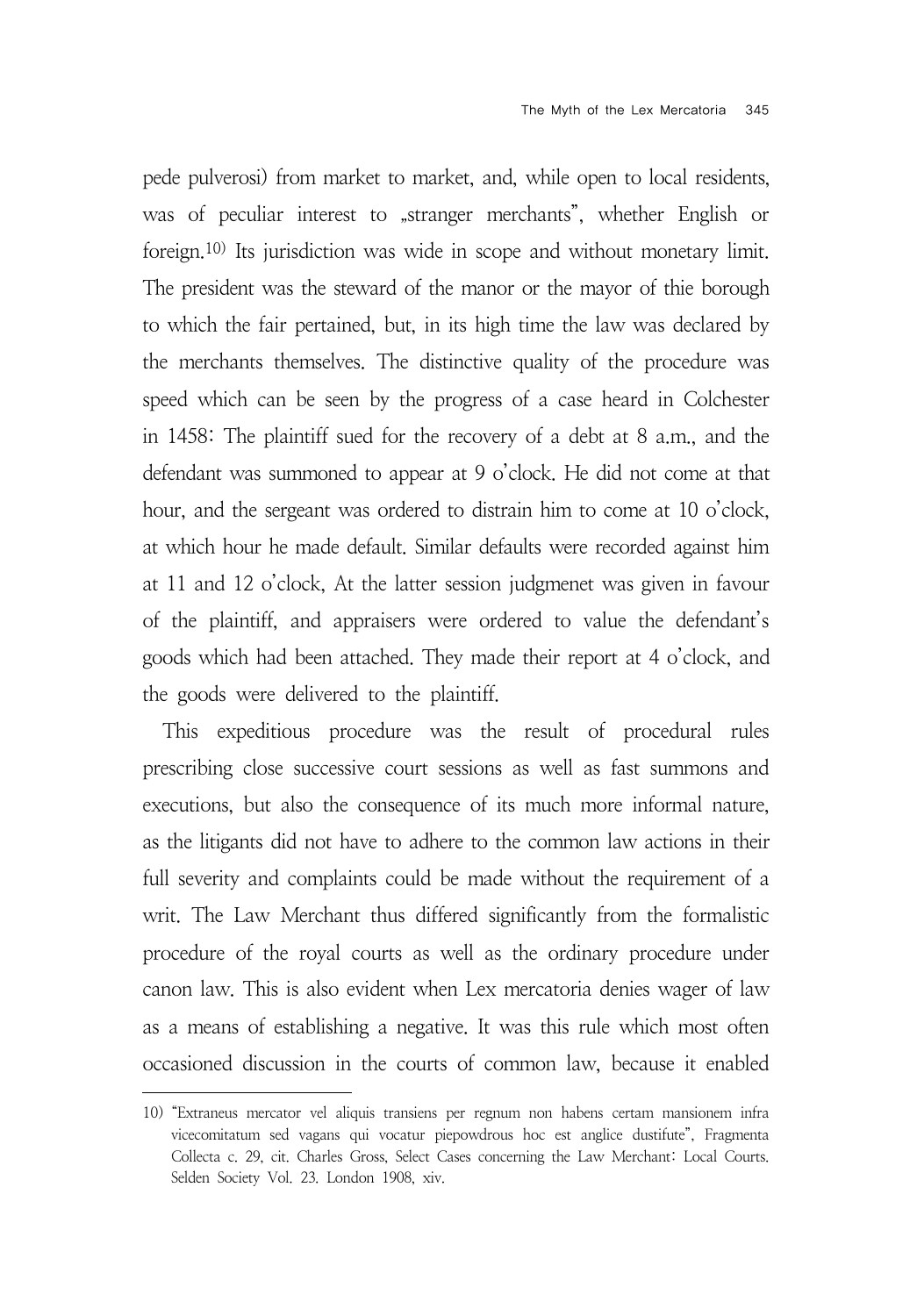plaintiffs to prove informal contracts by tally or suit.

According to the treatise, wager of law by the defendant is barred in mercantile actions. Proof always belongs to the party asserting the claim; the law of the market differs from the common law, "because it does not admit anyone to [wager of law] on the negative side, but in this law it always belongs to the plaintiff to prove, for example, by suit or by deed or both, and not to the defendant. This is an important claim, the more so as it was far from the actual practice of the day and as there was a great deal at stake : Ideas of proof were central to the understanding of law in this period, and any proposal for change could be perceived as threatening to the legal order.

Even in the late thirteenth century, English law (lex) was centered on the conduct of a lawsuit, and proof lay at its heart. The structure of legal process was shaped by the "ancient pattern of law-suit", in which judgement was not about deciding the guild or innocence of the parties  $-$ which rested in God's hands $-$ , but rather about the choice of which side was to prove and had the appropriate means of proof. The word ", law" had acquired a transferred meaning of "proof" in an earlier peroid, so that the means by which the law was manifested came to stand for law itself. The duel and the ordeal were are termed lex or lex Dei in Norman sources, and the oath itself came to be known simply as "law", lex in latin, Recht in German-the oath was "law" par excellence and still viewed with awe in the late thirteenth century.

The ancient pattern of the law-suit presupposed that civil litigation was a contest between the parties that was weighted by the assignment of proof to one side. The *Leges Henrici Primi* tell us that where someone wishes to appropriate something held in common, the party who has better evidence is "closer to proof", that is, he has the right to prove. But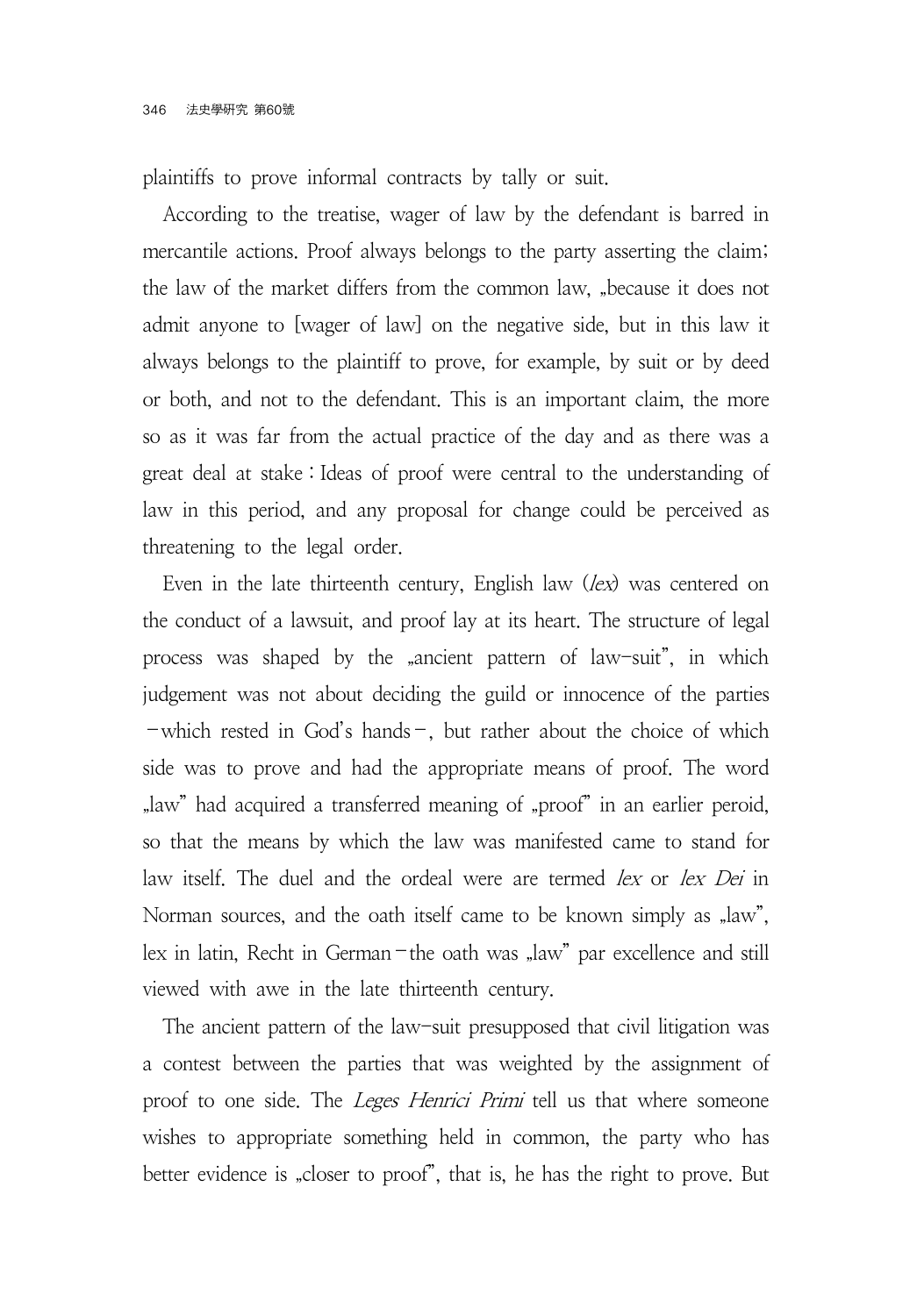if the parties are equally matched, then the person who has possession is closer to proof than the claimant. In the late thirteenth century, Fleta states this proposition as a general rule, but with a shift in application from the type of claim to the type of proof offered. When the plaintiff produces suit, the defendant can wage his law with double the number of the plaintiff's witnesses. But is done differently in cities, fairs and for merchants :

"So that justice may be even-handed, the proof of the defendant is preferred to that of the plaintiff … And what is said about suit for proving verbal statements can be said about suit produced to prove tallies, for, if they are put forward without suit, the simple oath of the defendant will be accepted against them. The position is different, however, in cities and fairs and among merchants, in whose favour, by grace of the prince, it is granted that proof shall be the privilege of the party asserting the claim, in accordance with the law merchant, and merchants are permitted to prove, by witnesses and a jury, tallies that are repudiated."11)

Proof is a benefit in this period and not a burden, and according to Fleta, this benefit has shifted by the rules of the mercantile law to the plaintiff, at least when he proffers a tally. Lex mercatoria is roughly contemporary with Fleta, which is dated to about 1290; both works

<sup>11) &</sup>quot;In paritate … iuris prius admittatur defensor quam pars actrix in probacione .. Et quod dicitur de secta ad vocem probandam dici poterit de secta producta ad tallias probandas, contra quas sine secta prolatas simplici sacramento negans erit credendum. Secus tamen erit in civitatibus et nundinis et inter mercatores, quibus ex gratia principis conceditur ob favorem mercatorum quod parti affirmative secundum legem mercatoriam erit probacio concedanda, et ipsis conceditur tallias dedictas probare per testeset per patriam", H.G. Richardson/ G.O. Sayles(Hrsg.),Fleta,seu Commentarius juris anglicani, Vol. 2. Selden Society Vol. 72. London 1955, 211 f.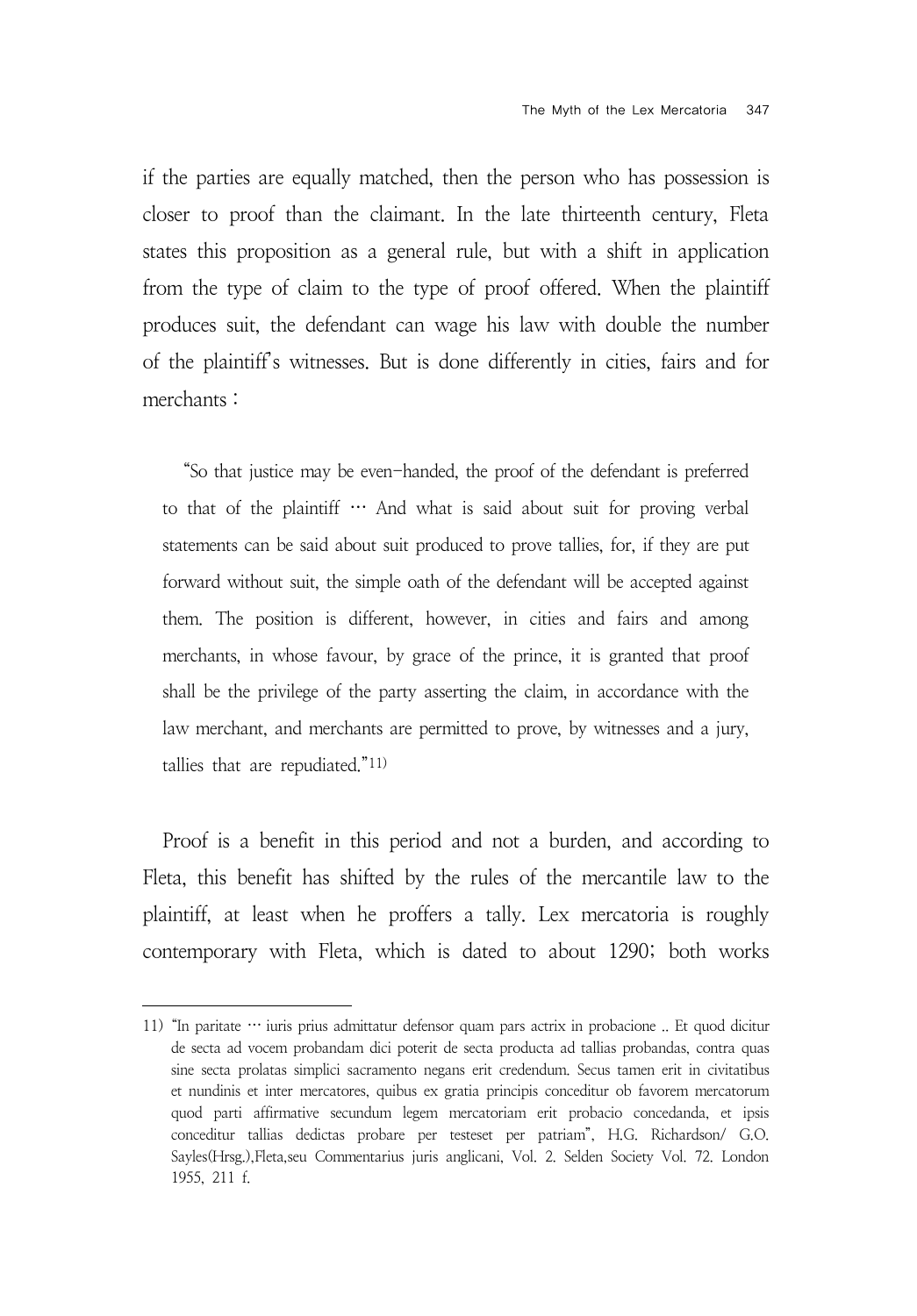express a movement to restrict the use of wager of law in the last decades of the thirteenth century. The position that they state concerning proof may well be based on the place of tallies in mercantile law. Tallies were used as receipts for money or other items rendered, such as bags of corn at a mill, and also as records of obligations to make payments. The appropriate sums were shown on the tally by notches of differing widths, depths and intervals. Like a chirograph, the English tally was a bipartite record. When the notches had been cut on the stick, to the satisfaction of both renderer and receiver, the tally was split down its length so that each party had the same record. The interlocking halves were intended to act as a check against forgery. Although the numbers on the tally were cut with a knife, the names and businesses of the parties it concerned were written in script in ink. Tallies were not a primitive survival from the preliterate past, but a sophisticated and practical record of numbers. They were more convenient to keep and store than parchments, less complex to make, and harder to forge. They were the foundation and origin of the royal financial system of the twelfth century, and were widely adopted by private accountants in the thirteenth.

There is a wealth of evidence that in mercantile law possession of a tally gave the party asserting the claim the benefit of proof. The generalization of this rule to a broad principle that proof]always belongs to the party asserting the claim may have been influenced by the similar principle in Romano-canonical procedure, with which the author of the treatise was obviously familiar. It has also been argued that this shift may have been subtly influenced by the development of arithmetical thinking, which was promoted by the expansion of trade in the thirteenth century. The increasing use of arithmetic, considered "the purest manifestation of reason", may have encouraged the use of rational methods of proof in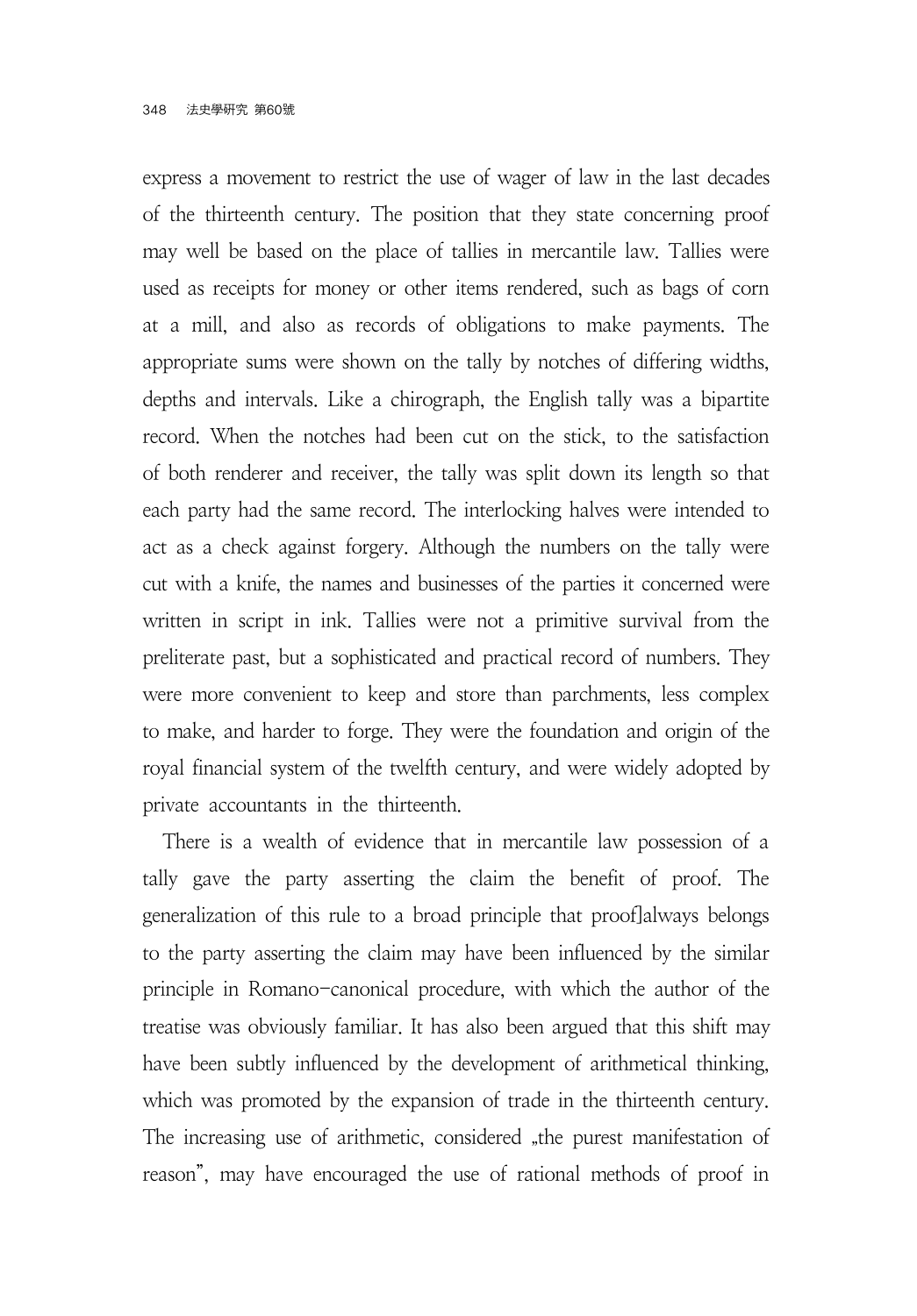law, particularly in the sphere of commerce. There is considerable evidence that wager of law was perceived as an inadequate means of proof in the late thirteenth century, and borough custumals bear proof of experiments to redress the problem by substituting interrogation of witnesses. The charter of Edmund Crouchback to Leicester of 1277 describes the problems with wager of law and outlines a system of proof that look remarkably like the one described in Lex mercatoria; it seems highly likely that the author of the treatise knew that this or similar reforms were being undertaken in some courts to substitute proof by witnesses for wager at law in cases of debt.

The difference was vital in practice, but it was a once again a difference as to evidence and proof; there is no suggestion that the law merchant had its own substantive law of contract. Even more damaging to the traditional view is the discovery from twentieth-century record searching that the procedure of the law merchant was not at first regarded as being totally divorced from the procedure of the King's central courts. In the thirteenth and early fourteenth centuries it was possible for the King to empower his own justices to proceed according to the law merchant, either by special writ or by commission; and there was perhaps a body of opinion favouring the automatic application of mercantile customs as to proof, where the parties had made their contract according to the law merchant. In later medieval times, perhaps because of jury difficulties, perhaps because of the increasing insistence on due process, such cases were channelled into the King's council and the writs secundum legem mercatoriam disappeared from the books : all, that is, except the writ of account between mercantile partners, which was known to Fitzherbert and Coke.

It is against this procedural background that Dr. Stillington's remark is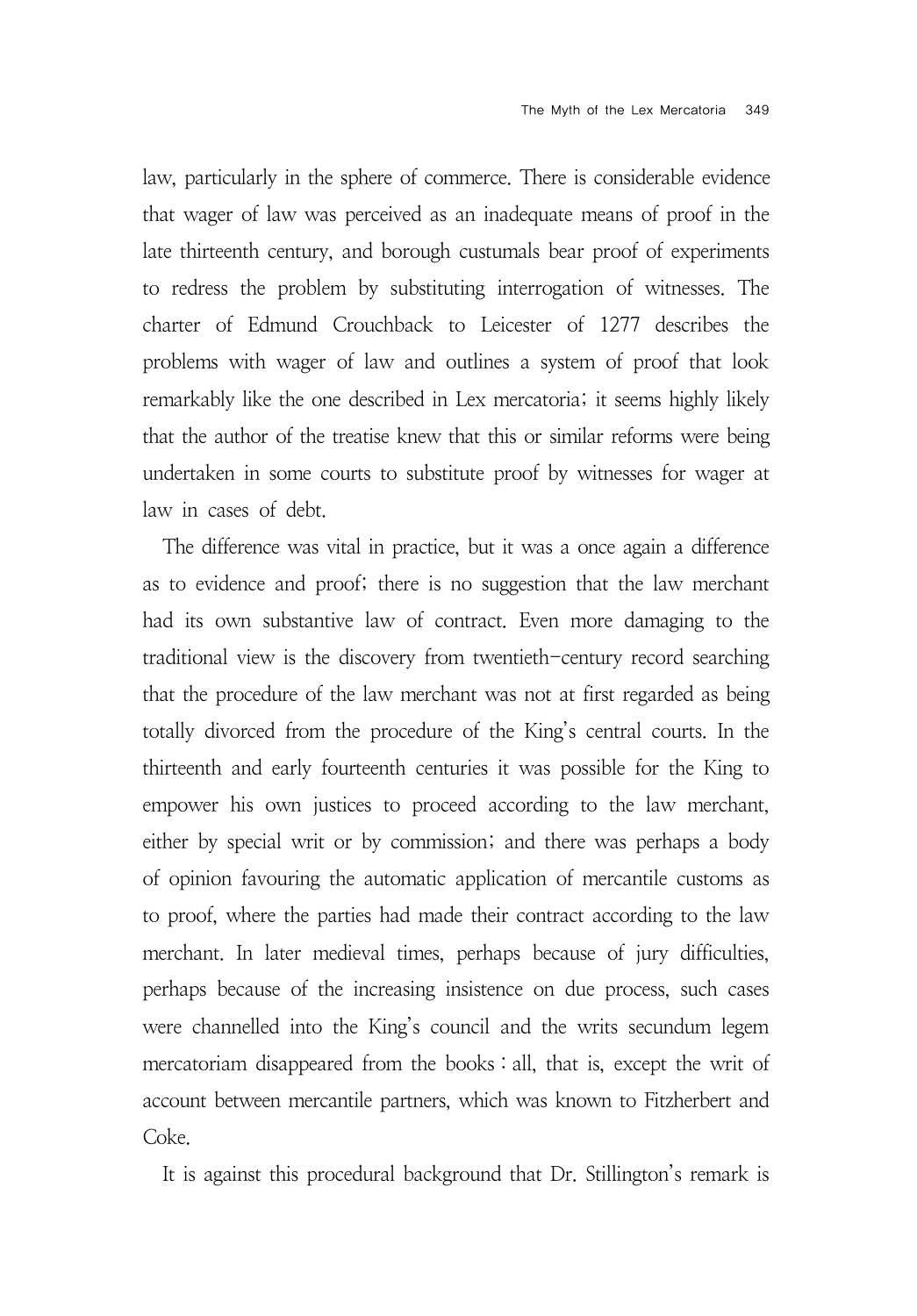to be understood. The medieval law merchant was not so much a corpus of mercantile practice or commercial law as an expeditious procedure especially adapted for the needs of men who could not tarry for the common law. It was essentially negative. Like the justice of the Chancery, it offered an exemption from or a short circuit through, the delays of due process as embodied in the forms of action and jury system of the two benches. The context of the remark was a case in the Star Chamber in 1473 arising from an alleged felony by a foreign merchant. It had been objected that felony was a matter for the common law, to which the chancellor replied that an alien merchant was not to be delayed by the common law, "but ought to sue here; and it shall be determined according to the law of nature in the Chancery, and he ought to sue there from hour to hour and from day to day for the speeding of merchants." The objection, and its answer, related solely to procedure : that is, whether the merchant should have been arraigned upon an indictment duly found by a grand jury.

Towards the end of the medieval period the local mercantile courts suffered a decline. The reasons for and the extent of that decline have yet to be firmly established, but it is possible to guess. Many of the courts came under the control of legally trained recorders or stewards who, wittingly or otherwise, may have substituted some of the formality of the common law for the flexible procedures which characterised the medieval law merchant. By early Tudor times actions of assumpsit, following exactly the formulae of Westminster Hall, are to be found even in courts of piepowder; and the records of piepowder and guildhall courts could be removed into the King's Bench by writ of error, to be subjected to judicial review by common-law standards. Although the King's Bench acknowledged the propriety of some procedural flexibility in local courts,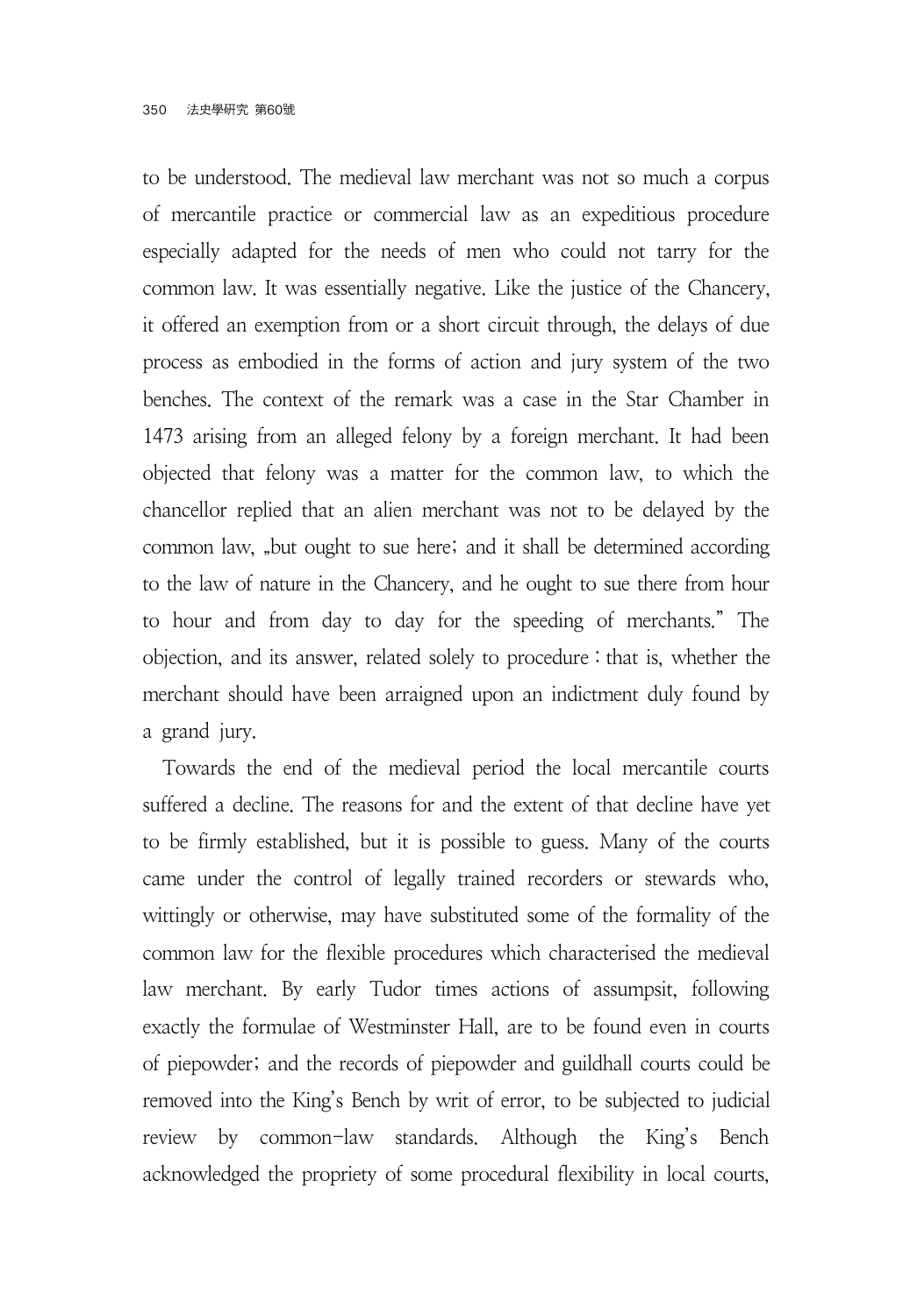it would doubtless not have countenanced any appearance of arbitrariness. The early readers on the statute of *Quo Warranto*, indeed, maintained that a fair would be forfeited to the King if the piepowder jurisdiction was abused in that way :

"If a man has a fair and abuses the court of piepowder, all the fair and the court shall be forfeited. And the court may be abused [in various ways]. If he will not suffer the party to make defence, but condemns him upon the declaration, this is abuse and forfeiture. And likewise if he will not suffer the plaintiff to reply to the bar, but bars him without answer. And likewise if he takes a trial by proofs or by eleven men, where it should be by twelve. And likewise if the party wishes to wage his law, where he ought to do it by law, and he will not suffer him to have such trial, this is a forfeiture."

The mention of special pleading, jury trial and wager of law suggests that a considerable change of practice had occurred in these courts since the thirteenth and fourteenth centuries. And there may have been other abuses than those mentioned in the quotation. The statute of 1477 concerning fair courts suggested that the courts had become so unpopular that stewards had felt the need to enlarge their jurisdiction by means of fictions, that feigned actions and embracery of jurors were rife, and that as a result merchants avoided going to those fairs where they might expect exorbitant or unfair legal action. For reasons such as these the old law merchant proved insufficiently attractive to prevent merchants having recourse to the central royal courts. Another factor in the decline of the local courts, though whether it was a cause or an effect is less clear, is the rise of the action of assumpsit for money, which made a substantial difference to the outward appearance of mercantile suits in the King's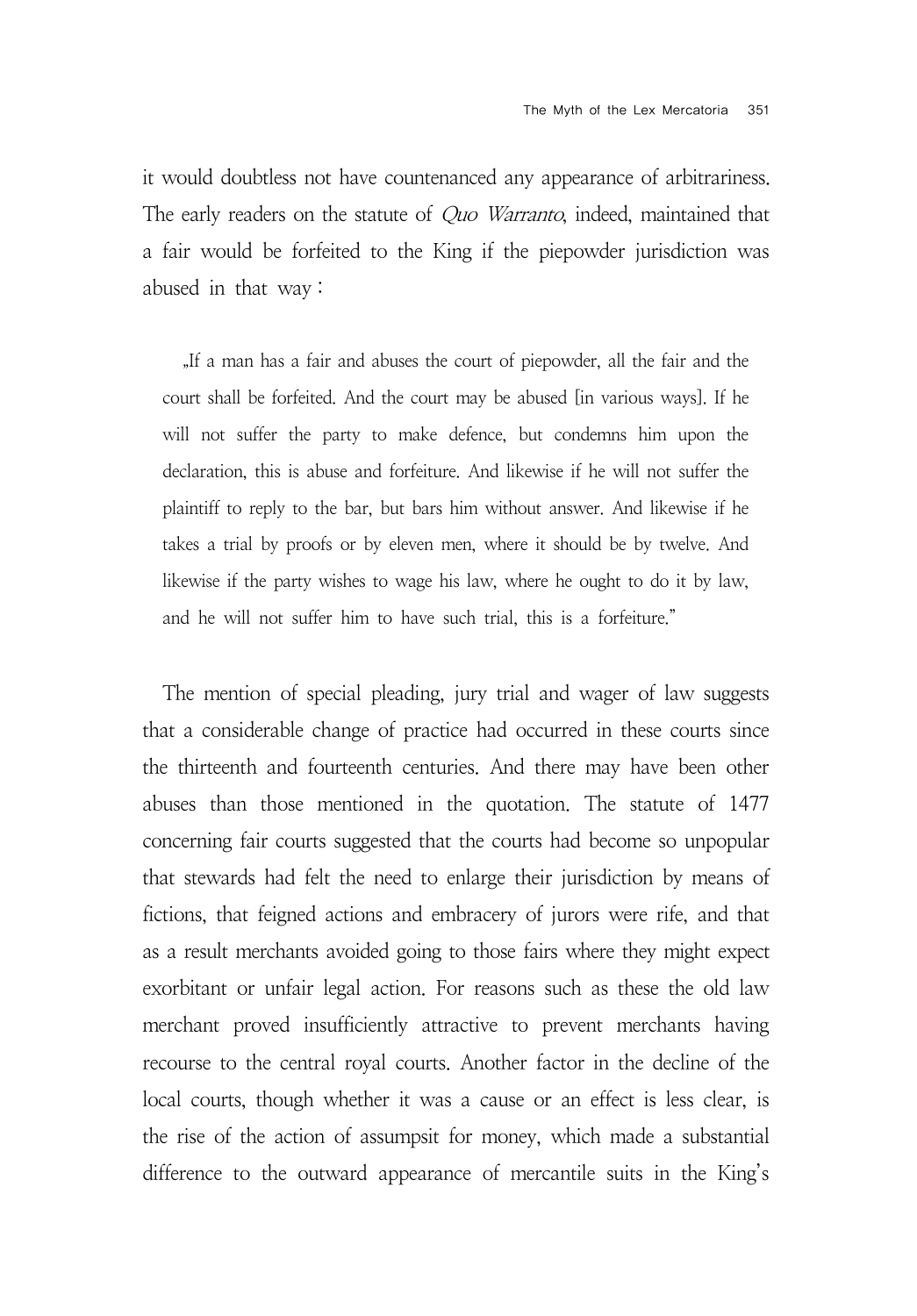Bench records.

By allowing use of the assumpsit formula the King's Bench took overt cognisance of a wide range of commercial transactions, including insurance and partnership agreements. No doubt the court was not averse to capturing some of the business of the admiralty and borough courts and diverting mercantile business from the Council and Chancery. Yet there is no evidence of any idea that the King's Bench was incorporating some distinct body of law merchant. There is no hint that the mercantile character of the transaction in itself made any difference to the result, nor was there a commission in these cases to proceed according to the law merchant. The law merchant was not even mentioned in the declarations. The King's Bench had merely removed the procedural barriers which had in the past prevented the two benches from enforcing such transactions in a direct way. This amounted, no doubt, to a substantial change in the common law. But it was part and parcel of the general development of assumpsit to enable the enforcement of all parol undertakings. And, since there were no set formulae in assumpsit, it was possible to adapt its forms to charge the various parties to bills of exchange. Apart from occasional use of the phrase *secundum usum mercatorum*, in none of the sixteenth -century cases was there any attempt to lay the custom of merchants in the declaration.

Altogether we must conclude that there was no "incorporation of the law merchant" into the common law before the eighteenth century. The common law had always provided remedies in commercial cases, and it adapted as fast as its formulary system would permit to the requirements of commerce. The scope of the common-law remedies, however, is only perceptible to historians after the introduction of assumpsit, which permitted far more of the facts to be placed on record. Mercantile customs